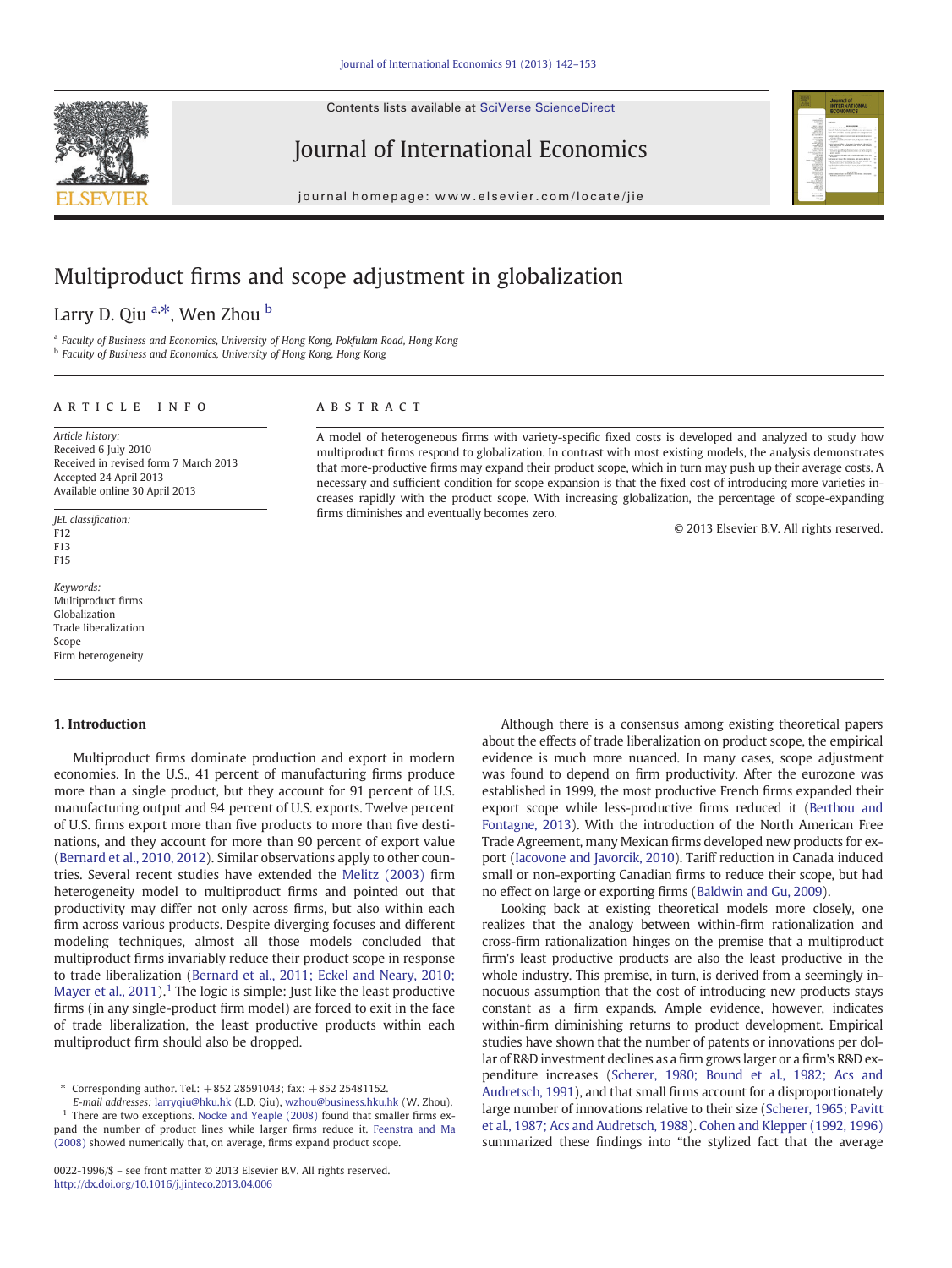productivity of R&D, measured in terms of the number of patents or innovations per dollar of R&D spending, tends to be lower for larger firms even though R&D tends to increase proportionately with firm size."<sup>2</sup>

As it turns out, the efficiency of product development plays an important role in multiproduct firms' scope choice. We will show in this paper that if new products are increasingly costly to introduce, more-productive firms may expand product scope in response to globalization. This is in sharp contrast with most existing papers which predict unanimous scope contraction. Consider the following scenario. A firm can produce its core product with the productivity that it draws, but incurs a fixed cost of introducing every additional variety, which we call variety-introduction fee.<sup>3</sup> Inspired by the above-mentioned empirical findings about R&D efficiency, we assume that the variety-introduction fee rises within each firm as it adds more and more varieties. Furthermore, assume that a variety's marginal cost of production rises as it moves further away from a firm's core competence—the familiar core competence approach (for example, [Eckel and Neary, 2010\)](#page-11-0). Given declining production efficiency and rising variety-introduction fee, a firm's optimal scope is then reached when the (gross) profit of its least efficient variety, dubbed the marginal variety, is just enough to cover its introduction fee. It then becomes clear that a firm expands its scope in response to globalization if and only if globalization raises its marginal variety's profit.

A high-productivity firm can generate a higher profit for each variety than a low-productivity firm for the corresponding variety. This implies that the former will maintain a larger product scope, and therefore production of its marginal variety must be more efficient in order to cover the greater introduction fee it incurs due to its larger scope. In other words, the efficiency of a firm's marginal variety must increase with the firm's productivity. In the linear demand system considered in the main model, globalization raises a variety's profit if and only if the variety is sufficiently efficient [\(Melitz and Ottaviano, 2008\)](#page-11-0). Although a firm's marginal variety is its least efficient one, it may nevertheless be quite efficient as compared to the industry's average variety if the firm itself is very productive. In that case, the profit of the marginal variety may increase after globalization, and as a result the firm will expand its product scope. Therefore, scope expansion is related to the speed at which the variety-introduction fee rises. If the variety-introduction fee stays constant or increases only slowly, a firm's marginal variety can never be very efficient and consequently the firm will never expand its scope after trade liberalization. The results and insights are obtained from a model with linear demand, but the analysis will show that they also hold for CES preferences.

Thus, a steeply rising variety-introduction fee is necessary and sufficient for scope expansion (by more-productive firms) in response to globalization. Such a condition is absent in all existing models of multiproduct firms, and that is why scope expansion has never been predicted. If there is no variety-introduction fee, as [Eckel and Neary \(2010\)](#page-11-0) and [Mayer et al. \(2011\)](#page-11-0) have assumed, every firm will extend its product scope down to the point where the marginal variety generates zero profit. This means that all firms' marginal varieties are equally inefficient, and they together constitute the industry's least-efficient varieties. Because trade liberalization reduces the profits of the less-efficient varieties, all firms drop their marginal varieties, i.e., they all reduce their product scopes in response to liberalization. With CES preferences, [Bernard et](#page-11-0) [al. \(2011\)](#page-11-0) assumed constant entry cost for each variety, while [Arkolakis](#page-11-0) [and Muendler \(2010\)](#page-11-0) allowed the entry cost to vary with scope. However, the variety-level entry costs in those two studies are market specific, while the variety-introduction fee in our model is assumed to be specific to a variety for all markets. This will lead to different predictions.<sup>4</sup>

In addition to the slope of variety-introduction fee, we have identified a number of other factors which may affect the pattern of scope adjustment. Scope expansion is more likely when cross-firm heterogeneity is skewed towards low productivity, when within-firm heterogeneity is smaller, or when the market size is smaller. The analysis also predicts that globalization always induces scope expansion (by the more-productive firms) initially, but further globalization subsequently reduces the percentage of firms that expand their scope, and eventually all firms reduce scope. When a firm expands its scope in response to globalization, the newly added varieties are farther from its core competence and therefore less efficient than its existing varieties. This may raise the firm's average cost. Thus, by showing the possibility of scope expansion and identifying its necessary and sufficient conditions, this study provides a more complete picture of multiproduct firms' behavior in globalization. It also generates novel predictions that can be tested in future empirical investigations.

Several recent studies have addressed multiproduct firms' scope choices and within-firm rationalization in response to trade liberalization. [Bernard et al. \(2011\)](#page-11-0) assumed heterogeneous production efficiency both among firms and among each firm's varieties. They found that trade liberalization raises the wage rate, which squeezes the least-productive firms in the industry as well as the least-efficient varieties in each firm, so all firms reduce their scope. [Eckel and Neary \(2010\)](#page-11-0) also found scope reduction by all firms in response to globalization using a model allowing for cannibalization on the demand side and within-firm diminishing efficiency on the supply side.<sup>5</sup> [Mayer et al. \(2011\)](#page-11-0) explained how tougher competition induces firms to focus on more successful products, leading to a more skewed product mix as well as a smaller product scope. Their focus is mainly on how competition intensity affects the product mix rather than how trade liberalization affects scope adjustment.<sup>6</sup> As has been explained earlier, all these researchers found scope contraction because they all assumed no variety-introduction fee, which is the distinguishing feature of this study.<sup>7</sup>

<sup>&</sup>lt;sup>2</sup> Declining R&D efficiency is commonly explained by the inefficiency of large organizations. Such a rationale has also been recognized in other academic fields and comes under different names such as "core rigidity" ([Leonard-Barton, 1992](#page-11-0)), "incumbent's curse" ([Chandy and Tellis, 2000](#page-11-0)) and "organizational inertia" ([Tripsas and Gavetti,](#page-11-0) [2000](#page-11-0)). Note that R&D efficiency is about the link between R&D input and output. If we look at R&D output, there is also a clear pattern that large firms underperform relative to their size. This can be explained by either lower R&D incentives or lower R&D productivity by large firms. [Henderson \(1993\)](#page-11-0) disentangled these two effects using a unique field data of the photolithographic alignment equipment industry, and concluded that "while established firms invested substantially more in research than entrants did, they were significantly less effective in their efforts to bring products based on major innovation to commercial success." [Henderson \(1993\)](#page-11-0) also cited anecdotal evidence in which established industry leaders such as General Electric, IBM, and DEC failed to introduce the next generation products despite extensive experience and heavy investment in product development. See also [Henderson and Clark \(1990\).](#page-11-0)

<sup>&</sup>lt;sup>3</sup> The most straightforward interpretation of the fixed cost is an R&D expenditure or customization cost, but it can also be understood as a management cost that rises due to limited internal resources for managing multiple products. Such internal resource is called the span of control by [Lucas \(1978\),](#page-11-0) knowledge capital by [Klette and Kortum](#page-11-0) [\(2004\),](#page-11-0) organizational ability by [Maksimovic and Phillips \(2001\),](#page-11-0) and organizational capital by [Santalo \(2001\)](#page-11-0) in the industrial organization literature and by [Nocke and](#page-11-0) [Yeaple \(2008\)](#page-11-0) in the trade literature.

<sup>4</sup> A variety-introduction fee is more like a firm's investment in product R&D, while market-specific entry cost is more like advertising expense for each variety in each market [\(Bernard et al., 2011\)](#page-11-0). It is this difference which leads to scope expansion (by more-productive firms) in our model but scope reduction in all existing models. The reason will become clear in [Section 5.](#page-8-0)

<sup>5</sup> Their main model assumes no entries, homogenous firms and Cournot competition, but they show that the result continues to hold with free entry and heterogeneous firms. Unlike [Bernard et al. \(2011\)](#page-11-0) and [Eckel and Neary \(2010\)](#page-11-0) who found scope reduc-

tion unconditional, [Mayer et al. \(2011\)](#page-11-0) were more cautious: "We do not emphasize these results for the extensive margin, because they are quite sensitive to the specifications of fixed production and export costs."

 $7$  As in this study, [Nocke and Yeaple \(2008\)](#page-11-0) also found that some firms may expand scope in response to trade liberalization. They assumed that a firm produces all its varieties at a common unit cost, which increases with the firm's scope, but the speed of the increase depends on the firm's organizational capabilities. Such an assumption generates a negative correlation between intensive and extensive margins, a result which contradicts empirical findings and all other theoretical models. The negative correlation led [Nocke and Yeaple \(2008\)](#page-11-0) to find that smaller firms (i.e., those with lower output and fewer product lines) expand scope in response to trade liberalization. This study, by contrast, predicts a positive correlation between intensive and extensive margins, so the expanding firms are those with larger sales and greater scope.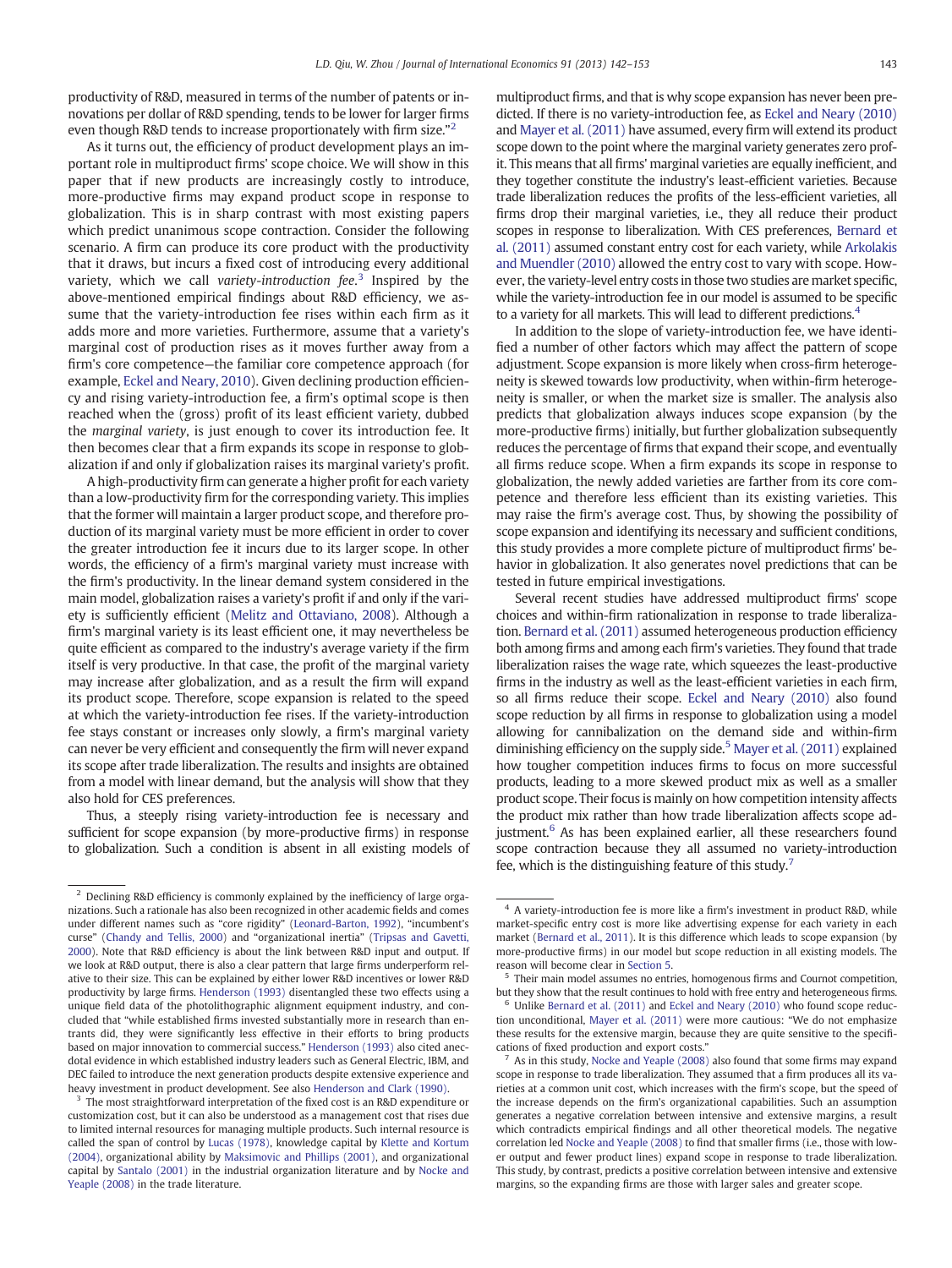<span id="page-2-0"></span>Analyses of trade liberalization's impact on scope need to model how the optimum scope is determined. Scope choices can be constrained either on the demand side through cannibalization or on the supply side through diseconomies of scope. On the demand side, [Baldwin and Gu](#page-11-0) [\(2009\)](#page-11-0), [Dhingra \(2011\),](#page-11-0) [Eckel and Neary \(2010\)](#page-11-0) and [Feenstra and Ma](#page-11-0) [\(2008\)](#page-11-0) all emphasized cannibalization, where new varieties reduce the demand for a firm's existing varieties. Although it is important in oligopolistic industries, cannibalization tends to produce a negative relationship between extensive and intensive margins, which seems at odds with the empirical findings about most industries (e.g., [Arkolakis and](#page-11-0) [Muendler, 2010; Bernard et al., 2011; Iacovone and Javorcik, 2010](#page-11-0)). Furthermore, scope reduction is found whether or not cannibalization is considered, and therefore does not seem to be driven by cannibalization. Partly for this reason, this study focuses on the supply linkage by assuming away cannibalization.

On the supply side, diseconomies of scope postulate that a firm stops extending its scope as the profits of extra varieties diminish and/or the cost of adding new varieties rises. [Bernard et al. \(2010, 2011\),](#page-11-0) [Eckel and](#page-11-0) [Neary \(2010\)](#page-11-0), and [Mayer et al. \(2011\)](#page-11-0) have all assumed declining profit for additional varieties as a firm departs from its core competence (due to declining consumer tastes or declining production efficiency) or variety-specific random shocks. [Bernard et al. \(2011\)](#page-11-0) and [Arkolakis](#page-11-0) [and Muendler \(2010\)](#page-11-0) assumed a market-specific entry cost which was constant or varied with scope. [Dhingra's \(2011\)](#page-11-0) investment in product R&D is a variety-specific introduction fee. However, scope never expands in her model because the R&D investment does not vary with the product scope (cannibalization may also play a role).

Most empirical studies of multiproduct firms have found significant impacts of trade liberalization on firms' scope choices.<sup>8</sup> Although many claimed to find scope-reduction in response to globalization, the empirical results are subject to different interpretations and are by no means inconsistent with the idea that more-productive firms may expand scope. There is also some direct evidence consistent with the findings of this study which cannot be explained by existing theories. [Berthou](#page-11-0) [and Fontagne \(2013\)](#page-11-0) found that after the eurozone was established in 1999 the most productive French firms increased the number of products exported to eurozone destinations while less-productive French firms concentrated their exports on a smaller range of product lines. [Iacovone and Javorcik \(2010\)](#page-11-0) have documented how a substantial number of Mexican firms developed new products for export as a response to improved access to foreign markets. [Baldwin and Gu \(2009\)](#page-11-0) found that tariff cuts in Canada between 1973 to 1997 induced scope contraction by small or non-exporting Canadian firms, but had no effect on large or exporting firms. [Bernard et al. \(2011\)](#page-11-0) have demonstrated that U.S. firms exposed to more tariff reductions under the Canada– U.S. Free Trade Agreement reduced the number of products they produce relative to firms exposed to fewer tariff reductions. This finding represents the average response by all firms in an industry and does not preclude the possibility that some firms may have actually expand-ed their scope.<sup>9</sup> [Goldberg et al. \(2010\)](#page-11-0) have shown that during the 1989–2003 period when profound trade and other reforms took place in India, Indian firms added more products than they dropped, and the dropping was unrelated to tariff reduction.<sup>10</sup> Clearly, the previous empirical findings have been far from complete or conclusive. The results of this study point out the possibility of and the conditions for scope expansion, and thus enrich the set of predictions for further empirical investigations.

The organization of the paper is as follows. We set up the main model in Section 2 with linear demand system, and analyze the impact of globalization in [Section 3,](#page-5-0) which establishes the key results of the paper. [Section 4](#page-6-0) contains some comparative statics results using specific cost distributions. Finally, in [Section 5](#page-8-0) we discuss CES preferences to demonstrate the robustness of the findings. All proofs are collected in the [Appendix A.](#page-9-0)

# 2. Model

We first describe consumer preferences and production technology, and how they determine firms' optimal decisions, including about product scope. The industry equilibrium can then be derived, which prepares for analysis in the next section of the impact of globalization on multiproduct firms' choices, especially with respect to product scope.

# 2.1. Preference and demand

Assume fully integrated world economy inhabited by L identical consumers, each having a linear-quadratic preference (à la [Melitz](#page-11-0) [and Ottaviano, 2008\)](#page-11-0) for a continuum of differentiated goods indexed by  $j \in \Omega$ , and a homogeneous good chosen as numeraire:

$$
U=\overset{\vee}{q}_0+\alpha\!\int_{j\in\varOmega}\!\overset{\vee}{q}_jdj-\frac{1}{2}\beta\Big(\int_{j\in\varOmega}\!\overset{\vee}{q}_jdj\Big)^2-\frac{1}{2}\gamma\!\int_{j\in\varOmega}\!\overset{\vee}{q}_j^2dj,
$$

where  $\alpha$ ,  $\beta$  and  $\gamma$  are positive constants,  $\Omega$  is the set of all differentiated products supplied to the market, and  $\check{q}_0$  and  $\check{q}_j$  are individual consumptions of the numeraire and product j, respectively. The parameter  $\gamma$  captures the degree of product differentiation among the differentiated goods. In particular,  $\gamma = 0$  corresponds to perfect substitution, and a larger  $\gamma$  indicates greater differentiation.

Given a market price  $p_i$  for product *j*, individual consumption choice gives rise to the market demand for product j,  $q_i$  ( $q_i = L\ddot{q}_i$ ), as

$$
p_j = \alpha - \frac{\beta}{L} \int_{j \in \Omega} q_j dj - \frac{\gamma}{L} q_j.
$$

Let the aggregate price of all products be  $P = \int_{j \in \Omega} p_j dj$ . Then  $P=\left(\alpha{-}\frac{\beta}{l}\int_{j\in\varOmega}q_jdj)M-\frac{\gamma}{l}\int_{j\in\varOmega}q_jdj,$  where  $M\equiv\int_{j\in\varOmega}dj$  is the total number of products. As a result,  $\frac{\beta}{L} \int_{j \in \Omega} q_j dj = \frac{\alpha M - P}{\gamma + M\beta}$ , and the demand for product j becomes

$$
p_j = A - \frac{\gamma}{L} q_j, \quad \text{where } A \equiv \frac{\alpha \gamma + \beta P}{\gamma + \beta M}.
$$
 (1)

#### 2.2. Production and technologies

Assume that labor is the only factor of production and that it is provided by the L consumers. The numeraire good is produced under constant returns to scale at unit cost and is supplied competitively, which implies a unit wage. There is a continuum of potential firms attempting to enter the differentiated goods industry. They enter by paying an entry fee,  $f > 0$ . After sinking the entry fee, each firm randomly draws its productivity from a cumulative distribution  $G(x)$  on [0, X], with smaller x indicating greater productivity. Since

<sup>8</sup> Using French data, [Mayer et al.'s \(2011\)](#page-11-0) empirical investigation focused mainly on the correlation between export destination characteristics and within-firm skewness in export sales. This lends support to the idea of endogenous and variable markup but says little about scope adjustment in response to trade liberalization. [Dhingra](#page-11-0) [\(2011\)](#page-11-0) showed that in Thailand during 2003–2006, less export-oriented domestic firms increased their product lines in response to a unilateral tariff cut while more export-oriented domestic firms reduced their product lines. But that trade liberalization was unilateral, which can have impacts very different from those of bilateral trade liberalization.

In a previous empirical study, [Bernard et al. \(2010\)](#page-11-0) demonstrated that high efficiency U.S. manufacturing firms increased scope between 1987 and 1997, while low efficiency firms reduced it. They attributed that finding to idiosyncratic shocks to individual products' productivity, but the pattern is certainly consistent with the result of this study if trade liberalization played an important role in affecting firms' scope choices during that period.

 $10$  They attributed the discrepancy between their findings and the predictions of prevailing theories to regulations in India which prevented optimal allocation of resources.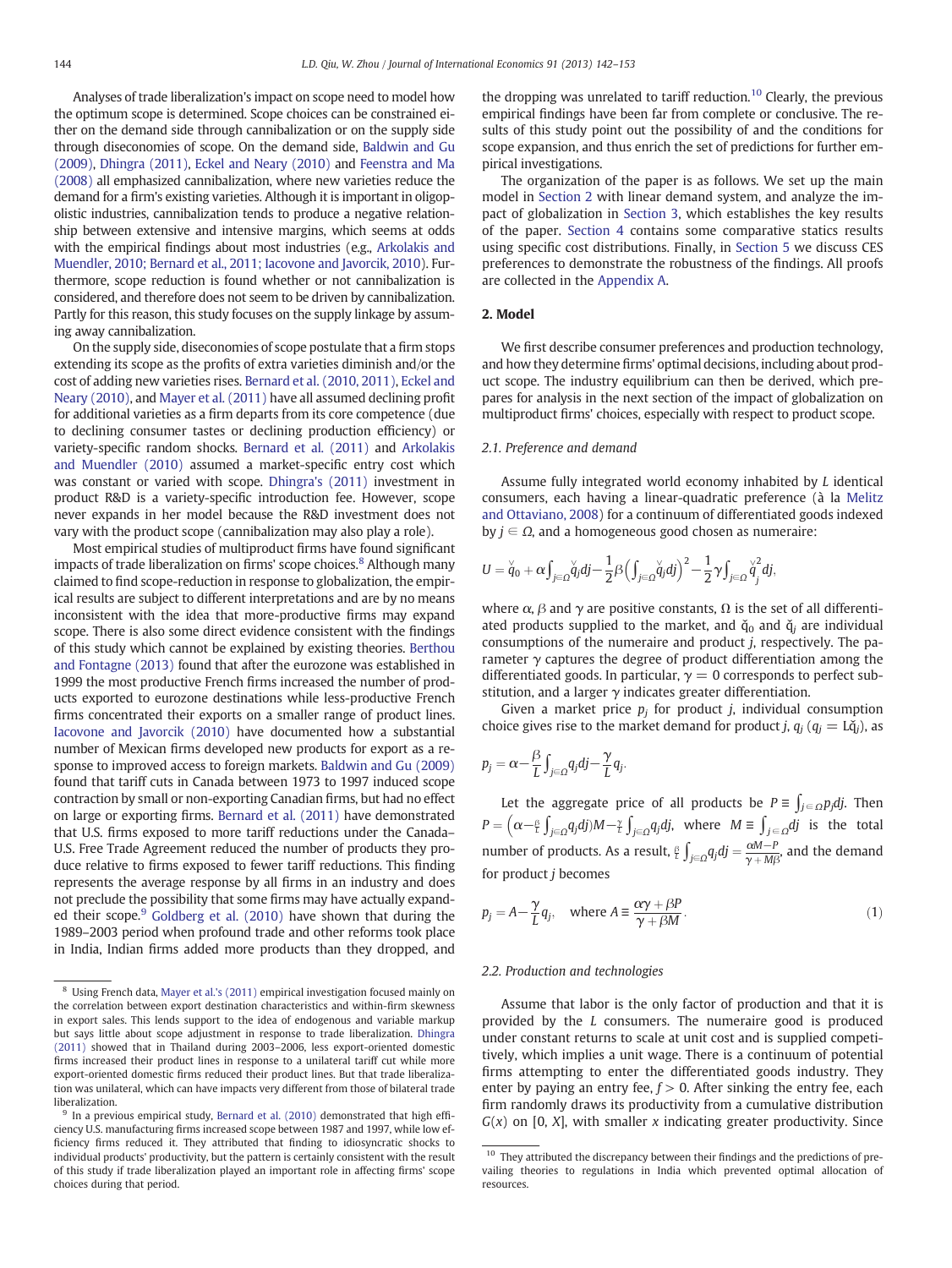<span id="page-3-0"></span>there may be multiple firms that draw the same  $x$ , "firm  $x$ " will indicate any firm that has productivity level  $x$ , as all firms with the same productivity will behave identically.

After drawing its productivity, a firm can produce a product, dubbed its core competence or core variety/product, at constant unit cost, which is assumed to be  $x$  for firm  $x$ . In this paper, the terms "product" and "variety" will be used interchangeably. In addition to its core variety, a firm can introduce new varieties at some extra fixed cost, which can be understood as the cost for research and development, customization or management [\(Dhingra, 2011;](#page-11-0) [Klette and Kortum, 2004\)](#page-11-0). Denote the fixed variety-introduction fee as  $h(v) \ge 0$  for the vth variety and assume  $h'(v) \ge 0$ . If  $h'(v) \equiv 0$ , the fee for introducing a new variety is constant no matter how many varieties a firm already has. If  $h'(v) > 0$  (for  $v > 0$ ), varieties are increasingly costly to introduce.<sup>11</sup> Note that  $h(v)$  does not depend on x, so all firms face the same fee schedule.<sup>12</sup>

Producing extra varieties may not be as efficient as producing the core product ([Eckel and Neary, 2010; Mayer et al., 2011](#page-11-0)). Suppose that a firm's varieties are indexed with decreasing production efficiency such that the unit production cost of firm x's vth variety is  $c(x, v)$ , with  $c_x \equiv \frac{\partial c(x, v)}{\partial x} > 0$ ,  $c_v \equiv \frac{\partial c(x,v)}{\partial v} \ge 0$ , and  $c(x, 0) = x$  (so variety  $v = 0$  is the firm's core variety). If  $c_v \equiv 0$ , firm produces all its varieties with equal efficiency.<sup>13</sup>

#### 2.3. Firm behavior

After drawing its productivity, a firm decides whether to exit or stay in the industry. The staying firms engage in monopolistic competition facing demand as in Eq. [\(1\).](#page-2-0) When making output choices, individual firms regard the demand intercept, A, as given. If firm x stays, it chooses its number of varieties, *z*, and each variety's output,  $q(v)$  for all  $v \in [0,z]$ , to maximize its total profit:

$$
\max_{z \ge 0, q(v) \ge 0} \Pi(x, z) \equiv \int_0^z \left\{ \left( A - \frac{\gamma}{L} q(v) - c(x, v) \right) q(v) \right\} dv - \int_0^z h(v) dv.
$$

For a given variety  $v \in [0, z]$ , the optimal output is  $q(x, v) =$  $\frac{L}{2\gamma}(A-c(x,v))$ , the corresponding price is  $p(x,v) = \frac{1}{2}(A+c(x,v))$ , the absolute markup is  $p(x, v) - c(x, v) = \frac{1}{2}(A - c(x, v))$ , and the variety's profit (gross of its variety-introduction fee) is

$$
\pi(x,v) = \frac{L}{4\gamma} (A - c(x,v))^2.
$$
\n(2)

Given the output choice for each variety, firm x's profit becomes  $\Pi(x,z) = \int_0^z \pi(x,v)dv - \int_0^z h(v)dv$ . Thus, the optimal number of varieties, called the *product scope* and denoted as  $v^*(x)$ , satisfies  $\frac{\partial H(x,z)}{\partial z} = \pi(x, v^*(x)) - h(v^*(x)) = 0$ , or

$$
\frac{L}{4\gamma} (A - c(x, v^*(x)))^2 = h(v^*(x)).
$$
\n(3)

A firm chooses its optimal scope by comparing the marginal benefit of scope (the left-hand side of Eq. (3)) with the marginal cost (the right-hand side). If the marginal benefit and marginal cost are both independent of scope, condition (3) will hold for at most one firm. Therefore, to obtain a non-degenerate equilibrium, at least one of the marginal terms must vary with scope. For the marginal benefit to vary,  $c_v \equiv 0$  must be ruled out; and for the marginal cost to vary,  $h' \equiv 0$  must be ruled out. Most existing models of multiproduct firms assume diminishing marginal benefits of scope so that each additional variety generates smaller and smaller profits, which corresponds to  $c_v > 0$  in this model.<sup>14</sup> For simplicity, these studies have also assumed  $h' \equiv 0$ . That is, the marginal cost of scope is constant (and sometimes zero) and, more importantly, identical across all firms. This formulation, by contrast, allows for increasing marginal cost of scope,<sup>15</sup> i.e.,  $h'(v) > 0$ . We refer to the case of  $h'(\cdot) \equiv 0$  as constant fees, and the case of  $h'(')>0$  as increasing fees.

Eq. (3) says that a firm's scope is optimal if the marginal cost of scope,  $h(v^*(x))$ , equals the marginal benefit. We prove in the [Appendix A](#page-9-0) that each active (i.e., staying) firm has a unique choice of  $v^*(x) \ge 0$ . Note that  $\pi(x, v^*(x))$  is the profit of firm x's least efficient variety produced, referred to as its marginal variety. If all varieties are equally efficient within a firm ( $c<sub>v</sub> \equiv 0$ ), any variety can be regarded as the marginal variety. We can then establish the following properties:

# **Proposition 1.** (i)  $\frac{dv^*(x)}{dx} < 0$ ; (ii)  $\frac{dc(x, v^*(x))}{dx} > 0$  if  $h' > 0$ , and  $\frac{dc(x, v^*(x))}{dx} = 0$  if  $h' \equiv 0$ .

Part (i) of the proposition says that less-productive firms (with larger x) maintain smaller scopes (smaller  $v^*(x)$ ). Refer to [Fig. 1](#page-4-0) for the case of  $c_v > 0$ . The variety-level profit curve moves down as a firm becomes less productive, leading to a smaller scope regardless of the slope of  $h(v)$  (i.e., increasing fees in panel (a) or constant fees in panel (b)). The result will be the same if  $c<sub>v</sub> \equiv 0$ , which will generate flat profit lines. Intuitively, compared to a more-productive firm, a less-productive firm has a higher unit cost of producing a given vth variety (because  $c_x > 0$ ) and therefore a smaller profit from that variety. Since both firms face the same fee in introducing the vth variety, condition (3) will hold for the less-productive firm at a smaller  $v^*$ .

Part (ii) of the proposition says that a firm's marginal variety's efficiency increases with the firm's productivity if the varietyintroduction fee increases, while all firms' marginal varieties are equally (in)efficient if the fee is constant. Two forces are at work. A less-productive firm has a higher unit cost than a more-productive firm for any given v. At the same time, a less-productive firm maintains a smaller scope and hence a marginal variety that is closer to its core competence than that of its more-productive counterpart, which implies a lower unit cost. The net effect depends crucially on the slope of the variety-introduction fee. For increasing fees (panel (a)), a more-productive firm's marginal fee is greater because its scope is larger, which implies that its marginal variety must be more profitable, and hence more efficient, than a less-productive firm's marginal variety. By

 $11$  We have argued in [Section 1](#page-0-0) that this feature is indeed supported by ample evidence. Alternatively, we can think of the sum of the variety-introduction fees as product (or plant) management costs. The corresponding feature is that the marginal cost of managing additional product is increasing, which is supported by many studies in the management literature. See Footnote 3.

The firms are assumed to be heterogenous along a single dimension in terms of the productivity they draw. It would be interesting to study what would happen if the firms also differed in their ability to introduce multiple varieties, but this is left for future research.

 $^{13}\,$  In this paper, a variety's efficiency refers specifically to its unit production cost. This variety-level characteristic is to be distinguished from firm-level characteristic, namely a firm's unit cost of producing its core variety, which is termed a firm's productivity. The usage here of the two terms does not carry any normative meaning.

 $^{14}$  There may be several reasons why additional varieties bring declining profits. Selling an additional variety may depress the demand for a firm's existing varieties. Such cannibalization can be modeled either as firms' optimization [\(Baldwin and Gu, 2009;](#page-11-0) [Eckel and Neary, 2010; Feenstra and Ma, 2008\)](#page-11-0) or using a product substitution parameter in the demand function [\(Dhingra, 2011\)](#page-11-0). A second mechanism, the so-called core competence approach, suggests that the unit cost of producing each extra variety may increase (i.e.,  $c_v > 0$ ). The source of the within-firm heterogeneity in production efficiency can be explained by random draws of unit costs, either at the beginning of the game ([Eckel and Neary, 2010; Mayer et al., 2011\)](#page-11-0) or repeatedly ([Bernard et al.,](#page-11-0) [2011](#page-11-0)). A third mechanism could be identical unit cost (within each firm) that is assumed to increase with a firm's scope [\(Nocke and Yeaple, 2008\)](#page-11-0). The difference between the second and third approaches is that rising unit cost applies only to the marginal variety in core-competence, but to all existing varieties in [Nocke and Yeaple](#page-11-0) [\(2008\).](#page-11-0) Note that  $c_v = 0$  in [Baldwin and Gu \(2009\),](#page-11-0) [Feenstra and Ma \(2008\)](#page-11-0), and Nocke and Yeaple (2008), and  $c_v > 0$  in all other models.

[Arkolakis and Muendler \(2010\)](#page-11-0) allowed a product's entry cost to vary with scope. Their entry cost is market-specific, while the introduction fee here is related to a specific variety but not any specific market. The importance of this distinction will be clear in [Section 5](#page-8-0). [Arkolakis and Muendler \(2010\)](#page-11-0) did not study scope adjustment in response to globalization, but if they had, they would still have concluded that all firms reduce scope. See [Section 5.](#page-8-0)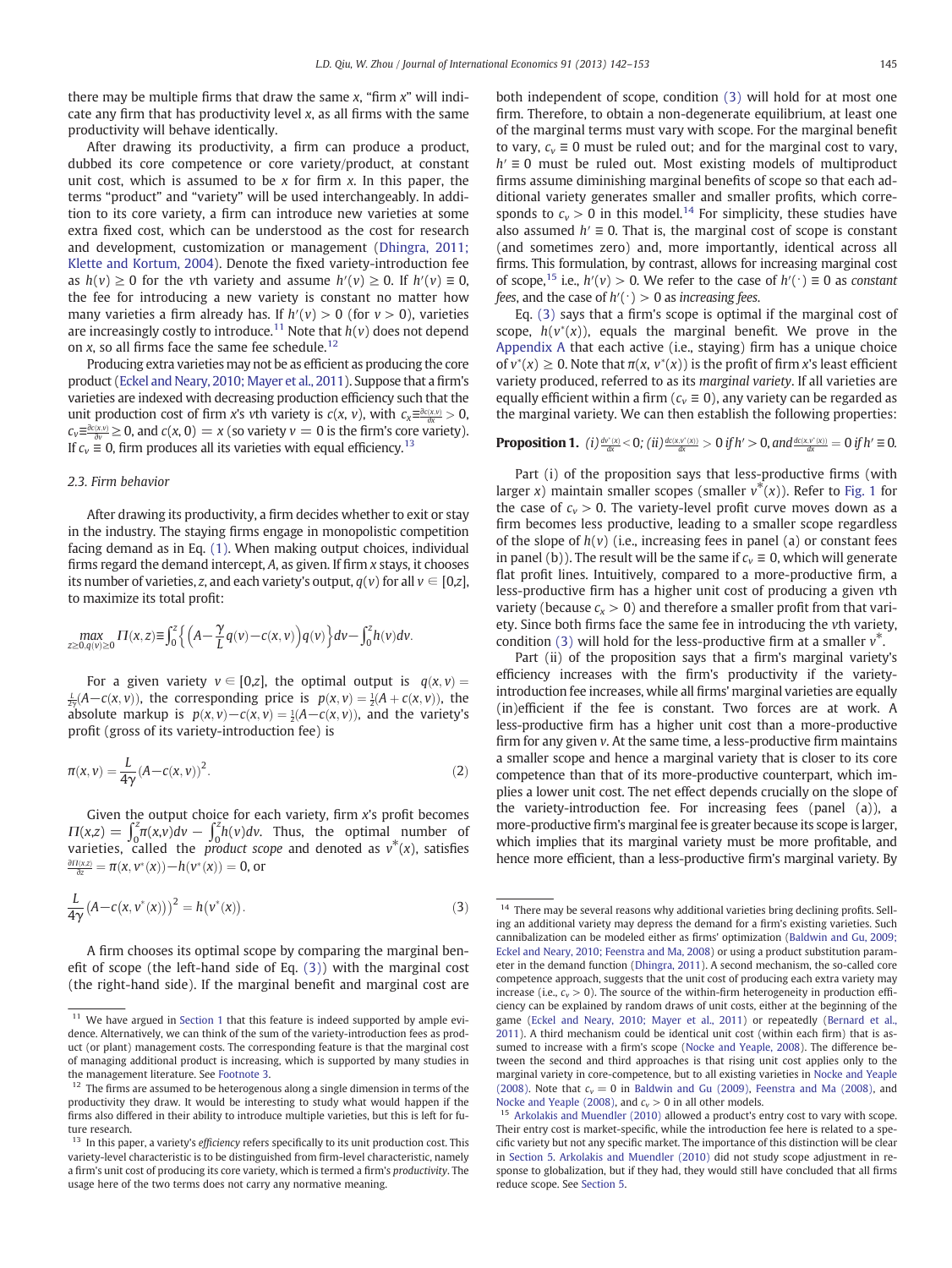<span id="page-4-0"></span>

Fig. 1. The efficiency of marginal varieties.

contrast, in the case of constant fees (panel (b)), all firms pay the same marginal fee even though they maintain different scopes. This means that marginal varieties of different firms must be equally efficient.

It is now helpful to clarify the relationship between a variety's profit and its efficiency. A multiproduct firm can be viewed as a collection of varieties with different unit costs of production. As firms differ in the efficiency with which they produce their core varieties, they also differ in their efficiency of producing any given variety with the same index. Nevertheless, a variety's profit,  $\pi({\mathsf{x}}, v) = \frac{1}{4{\mathsf{y}}} (\mathsf{A} \!-\! \mathsf{c}({\mathsf{x}}, v))^2,$  is solely determined by its unit cost regardless who produces it and how far away it is from that firm's core competence. That is, if two varieties produced by two different firms have the same unit cost, their profits will be the same.

At the firm level, output is  $Q(x) \equiv \int_0^{y^*(x)} q(x, v) dv$ . Then,  $\frac{dQ(x)}{dx} =$  $\int_0^{v^*(x)} \frac{\partial q(x, y)}{\partial x} dv + q(x, v^*(x)) \frac{dv'(x)}{dx} < 0$ . So a firm's scope, variety- and firm-level sales all increase with its productivity. As a result, intensive margins (firm-level output) and extensive margins (the number of varieties a firm maintains) are positively correlated, a result commonly found in prior research and supported by empirical studies.

# 2.4. Entry, exit, and industry equilibrium

Since a firm's profit from each of its varieties,  $\pi(x, v)$ , weakly decreases with v, a firm produces its core variety if it produces at all. Define

$$
x_n \equiv A - \sqrt{\frac{4\gamma h(0)}{L}},\tag{4}
$$

such that  $x_n$  satisfies  $\pi(x_n, 0) = \frac{L}{4\gamma}(A - c(x_n, 0))^2 = h(0)$ . That is, a firm with  $x = x_n$  earns zero profit from producing its core variety, so it is indifferent between staying and exiting. Refer to this firm as the industry's marginal firm and assume that it stays in the industry. It is then clear that all firms with  $x > x_n$  will exit and all firms with  $x \le x_n$  will remain in the industry to produce something. The marginal firm is the least productive among all the active firms. Its marginal variety is also its core variety, so the unit cost of its marginal variety is  $c_n = c(x_n, v^*(x_n)) = c(x_n, 0) = x_n$ .

Given the above discussion, Proposition [1](#page-3-0)(ii) immediately implies the following corollary:

# Corollary 1.

- (i) If  $h' > 0$ , then  $c(x,v) < c_n$  for  $x < x_n$ .
- (ii) If  $h' \equiv 0$ , then for all x,  $c(x,v) < c_n$  for  $v < v^*(x)$ , and  $c(x, v^*(x)) = c_n.$

The corollary says that  $c_n$  is the largest unit cost in the industry. For this reason, let us call firm  $x_n$ 's marginal variety the industry's marginal variety—the least efficient among all the varieties produced in this industry. Whether other varieties exist which are equally inefficient depends on  $h'$ . If the variety-introduction fee increases ( $h' > 0$ ), all other varieties are strictly more efficient than the industry's marginal variety. If the variety-introduction fee is constant ( $h' \equiv 0$ ), every firm's marginal variety is as inefficient as the industry's marginal variety, so all firms' marginal varieties constitute the set of the industry's least efficient varieties.

Given the variety-level profit  $\pi(x, v)$  and the optimal scope  $v^*(x)$ , an active firm's profit (net of the variety-introduction fee but gross of the firm-level entry fee) is  $\Pi(x, v^*(x))$ , denoted as  $\Pi(x)$ :

$$
\Pi(x)=\int_0^{v^*(x)}\!\pi(x,v)dv-\int_0^{v^*(x)}\!h(v)dv.
$$

In addition to the firm-level productivity  $x$ , this profit also depends on A and L. Although A is an endogenous variable, each single firm treats A as given. The Envelope Theorem now suggests some useful properties: Since  $\Pi(x)$  is the value function with  $v^*(x)$  being the choice variable, the impact of a parameter  $(x, A \text{ or } L)$  on the value function (when  $v^*(x)$ ) is optimally chosen) equals the impact when  $v^*(x)$  is fixed. For example,  $\frac{dH(x)}{dx}=\int_0^{v^*(X)}\frac{\partial H(X,V)}{\partial x}dv$  < 0, i.e., a firm's total profit increases with its productivity. Also,  $\frac{d\Pi(x)}{dA} = \int_0^{v^*(x)} \frac{\partial m(x,v)}{\partial A} dv > 0$ , meaning that a firm's profit increases with demand.

Anticipating A, a firm's expected profit before sinking the entry fee and knowing its productivity is

$$
\Pi^{e}(A) \equiv \int_0^{x_n} \Pi(x) dG(x),
$$

where A depends in turn on firms' exit and scope/output choices. Firms keep entering the differentiated-product industry until the expected profit equals the entry fee:

$$
\Pi^e(A) = f. \tag{5}
$$

This free-entry equilibrium condition contains only one unknown endogenous variable, A. Since  $\Pi(x_n) = 0$  and  $\frac{d\Pi(x)}{dA} > 0$ , then  $\frac{\partial T^e(A)}{\partial A} = \Pi(x_n)\frac{\partial x_n}{\partial A} + \int_0^{x_n} \frac{d\Pi(x)}{dA} dG(x) = \int_0^{x_n} \frac{d\Pi(x)}{dA} dG(x) > 0$ . Since  $\Pi^e(A)$  strictly in- $\int_0^{x_n} \frac{d\Pi(x)}{dA} dG(x) = \int_0^{x_n}$  $\int_0^{x_n} \frac{d\Pi(x)}{dA} dG(x) > 0$ . Since  $\Pi^e(A)$  strictly increases with A and  $\Pi^e(A) = 0$  when  $A = \sqrt{\frac{4\gamma h(0)}{L}}$ , Eq. (5) has a unique solution in A. Once A has been determined, the number of total varieties, *M*, can be solved from the equation  $A = \frac{\alpha \gamma + \beta P(A)}{\gamma + \beta M}$ , where  $P(A) = \frac{1}{G(x_n)} \int_0^{x_n} \int_0^{v^*(x)} p(x, v) dv dG(x).$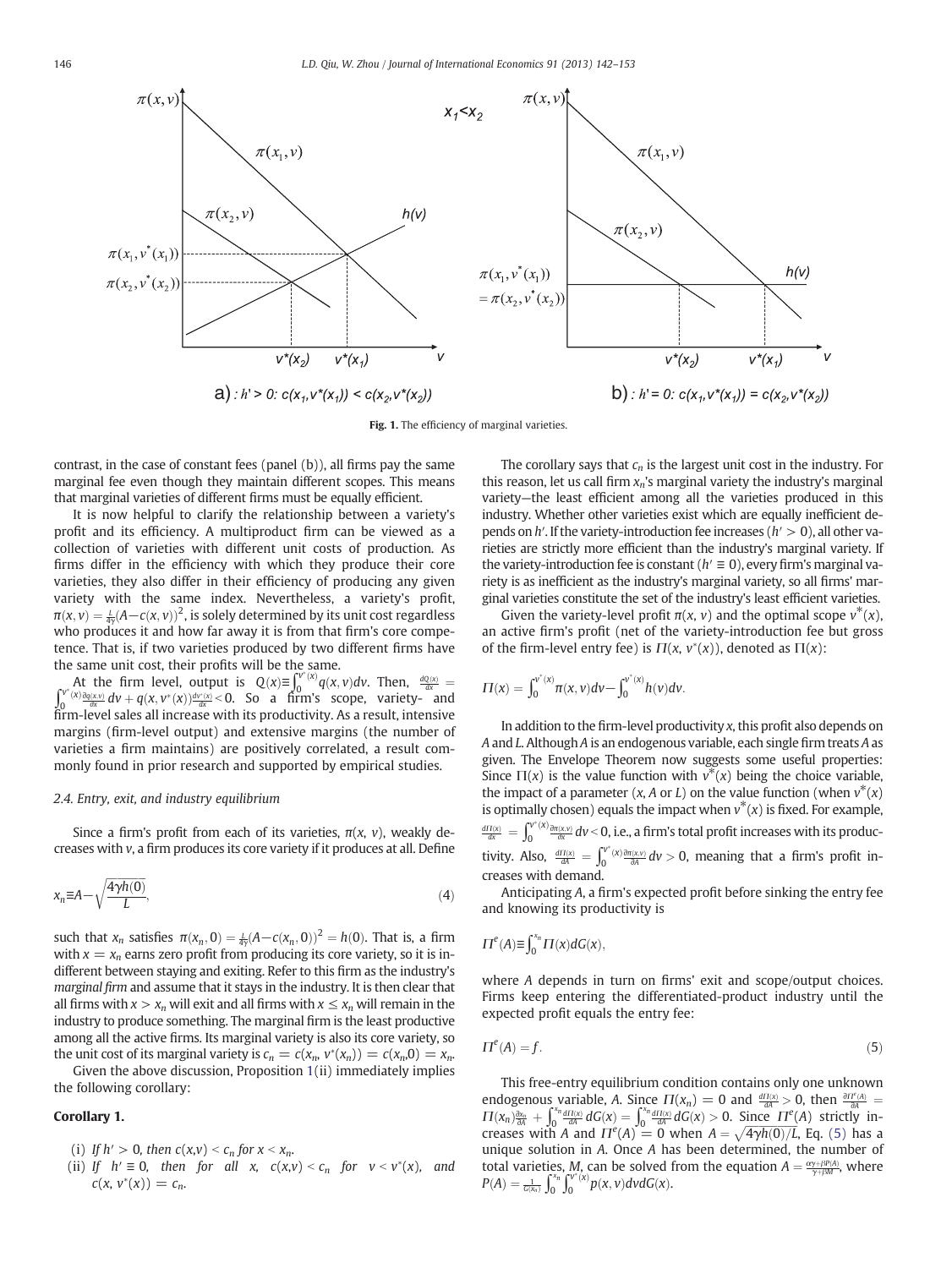#### <span id="page-5-0"></span>3. The impact of globalization

This discussion has assumed fully integrated world economy. As there is no trade cost (whether variable or fixed), the number of consumers, L, can be viewed as L symmetric countries each having a population normalized to unity. The entry of more countries to this free trade zone, referred to hereafter as (further) globalization or trade liberalization, can then be represented by an increase in  $L^{16}$  The following proposition describes how globalization affects the industry equilibrium and variety-level variables.<sup>17</sup>

#### Proposition 2.

- (i)  $\frac{dA}{dt}$ <0 and  $\frac{dx_n}{dt}$ <0.
- (ii) There exists  $\tilde{c}_\pi \in (0, c_n)$  such that  $\frac{d\pi(x, v)}{dt} > 0$  if and only if  $c(x, v) < \tilde{c}_\pi$ .
- (iii) There exists  $\tilde{c}_q {\in} (\tilde{c}_\pi, c_n]$  such that  $\frac{dq(x,v)}{dt} > 0$  if and only if  $c(x,v) < \tilde{c}_q$ .

Part (i) of the proposition indicates that globalization intensifies competition and induces the least productive firms to exit. Globalization brings more consumers to the common market. The increased demand raises the production of any given variety and hence each firm's profit. The expected profit increases prompt entry by new firms until the expected profit returns to the original level. A greater number of active firms intensify competition, which reduces the markup of all surviving varieties  $(\frac{1}{2}(A-c(x,v)))$ . In the variety-level demand function depicted in Eq. [\(1\),](#page-2-0) greater market size is reflected as a flatter slope (smaller $\frac{\gamma}{L}$ due to greater L), while intensified competition is reflected as a lower intercept (smaller A).<sup>18</sup>

Since each firm is represented by a number of varieties, globalization affects firm-level choices through its impact on variety-level profits. Note first that it is impossible for every surviving variety's profit to go up or for every surviving variety's profit to go down. In either case, the expected profit,  $\Pi^e$ , will change, which violates the free entry condition [\(5\)](#page-4-0). Then the question is, which variety's profit will go up and which will go down? Part (ii) of the proposition says that the profits of the industry's more-efficient varieties will increase after globalization, while the profits of the less-efficient varieties will decrease. As discussed above, globalization enlarges the market's size (larger L), which tends to raise profits, but it also intensifies competition (smaller A), which tends to reduce them. The changes in A and L are at the industry level and therefore the same for all varieties, but their impacts on a variety's profit depend on the variety's production efficiency. For a very inefficient variety the enlarged market size is not very useful due to the small markup (a larger L will not raise the profit (2) by much), but the intensified competition is very damaging (a lower A drives the already small margin,  $\frac{1}{2}(A-c(x,v))$ , to almost zero). The net effect is a smaller profit. The opposite happens with a more-efficient variety.

So globalization raises the profits of more-efficient varieties and reduces the profits of less-efficient ones.<sup>19</sup> For convenience, refer to the variety whose profit remains unchanged after globalization (the variety with the cutoff cost  $\tilde{c}_{\pi}$ ) as the industry's *average variety*. A similar force underlies Proposition 2(iii), which says that production of moreefficient varieties expands while that of less-efficient varieties decreases. Note that the cutoff cost for output expansion,  $\tilde{c}_q$ , is greater than the cutoff cost for profit increase,  $\tilde{c}_{\pi}$ . This implies that the production of some varieties is expanded without increasing their profits. This is because a variety's profit is its production scale multiplied by its markup. The markup always decreases after globalization, so some varieties' profits will drop even though their production expands. Therefore, if a variety's profit increases, its production scale must increase; conversely, if a variety's scale decreases, its profit must drop. In other words, scale expansion is more pervasive than profit increase at the variety level.

So how do firms adjust their product scopes in response to globalization? The next proposition answers this question.

#### Proposition 3.

- (i)  $\frac{dv^*(x)}{dt} > 0$  if and only if  $c(x, v^*(x)) < \tilde{c}_{\pi}$ .
- (ii) If  $c(0, v^*(0)) \geq \tilde{c}_\pi$ , then  $\frac{dv^*(x)}{dt} < 0$  for all x. If  $c(0, v^*(0)) < \tilde{c}_\pi$ , then there exists an  $\tilde{x} > 0$ , which is determined by  $c(\tilde{x}, v^*(\tilde{x})) = \tilde{c}_{\pi}$ , such that  $\frac{dv(x)}{dx} > 0$  if and only if  $x < \tilde{y}$  $\frac{d\mathcal{F}\left(\mathbf{x}\right)}{d\mathcal{L}}>0$  if and only if  $\mathbf{x}\!<\!\tilde{\mathbf{x}}$ .

Part (i) of the proposition says that a firm expands its scope after globalization if and only if its marginal variety is sufficiently efficient. To understand this, refer to [Fig. 2,](#page-6-0) which illustrates a firm's scope choices before globalization (subscript 1) and after (subscript 2), for the case of increasing marginal cost of scope  $(h' > 0)$  and decreasing marginal benefit of scope ( $c_v > 0$ ). Recall that at the optimal scope the marginal cost of scope equals the marginal benefit, which is the marginal variety's profit. Since globalization does not change the marginal cost curve, the optimal scope moves along that curve. If the scope increases  $(v_2^*(x) > v_1^*(x))$ , the upward-sloping marginal cost implies that the marginal variety's profit must increase:  $\pi_2(x, v_2^*(x)) \ge \pi_1(x, v_1^*(x))$ (with equality if and only if  $h' \equiv 0$ ). On the other hand, the downward-sloping marginal benefit implies that the profit of the pre-globalization marginal variety must be greater than that of the post-globalization marginal variety:  $\pi_2(x, v_1^*(x)) \geq \pi_2(x, v_2^*(x))$  (with equality if and only if  $c_v \equiv 0$ ). Since  $h' \equiv 0$  and  $c_v \equiv 0$  cannot coexist, it must be true that  $\pi_2(x, v_1^*(x)) > \pi_1(x, v_1^*(x))$ , i.e., the profit of the original marginal variety must increase strictly. This immediately implies that the marginal variety must be sufficiently efficient.

While part (i) of the proposition establishes the necessary and sufficient condition for a given firm to expand its scope after globalization, part (ii) characterizes the pattern of scope adjustment by all firms. It says that if the most productive (i.e.,  $x = 0$ ) firm's marginal variety is very inefficient, all firms reduce scope after globalization. Otherwise, the industry's more-productive firms expand their scope while the less-productive firms reduce it. This is best understood by focusing on the case where  $h' > 0$  and  $c_v > 0$ . Recall that the efficiency of marginal varieties increases with a firm's productivity when  $h' > 0$  (Proposition [1](#page-3-0)(ii)), and that globalization raises a variety's profit if and only if it is sufficiently efficient (Proposition  $2(ii)$ ). If the efficiency of the most productive firm's marginal variety is below the cutoff level, the firm will reduce its scope after globalization. Because all other firms' marginal varieties are even less efficient, they all reduce their scopes. Conversely, if the most productive firm's marginal variety is sufficiently efficient, it will expand its scope. Since the marginal firm's marginal variety is the least efficient variety in the industry and must therefore receive smaller profits, by continuity, those firms with sufficiently high productivity will expand their scope while the remaining firms will reduce it.

So less-productive firms always reduce scope. It is possible for all firms to reduce scope, but it is impossible for all firms to expand it simultaneously. And the scope-expanding firms are the industry's more-productive ones.<sup>20</sup> Proposition 3 says that the sufficient and necessary condition for scope expansion is that the most productive firm's marginal variety be sufficiently efficient. Since the efficiency of a firm's marginal variety is endogenous, whether or not that obtains depends on the parameters. There are, however, two situations in which the result is unambiguous. Recall from Proposition 2(ii) that

 $16$  [Eckel and Neary \(2010\)](#page-11-0) took the same approach in modeling trade liberalization.  $^{17}$  Statements such as "z  $> 0$  if and only if  $c < C$  " are a shorthand expression meaning that  $z > 0$  if  $c < C$ ;  $z = 0$  if  $c = C$ ; and  $z < 0$  if  $c > C$ .

<sup>&</sup>lt;sup>18</sup> These effects of trade liberalization are now well understood for linear demand systems, as has been discussed by [Melitz and Ottaviano \(2008\)](#page-11-0) for single-product firms and by [Eckel and Neary \(2010\)](#page-11-0) for multiproduct firms.

<sup>&</sup>lt;sup>19</sup> This immediately implies that the (original) marginal firm's profit must drop from zero to negative if it stays. This firm will exit, leading to a smaller cutoff  $x_n$ .

<sup>&</sup>lt;sup>20</sup> [Nocke and Yeaple \(2008\)](#page-11-0) reached the opposite conclusion: It is the less capable and smaller firms that expand scope after globalization. This was due to their special model which assumed that the less efficient varieties were being produced by more capable firms that maintain larger scopes.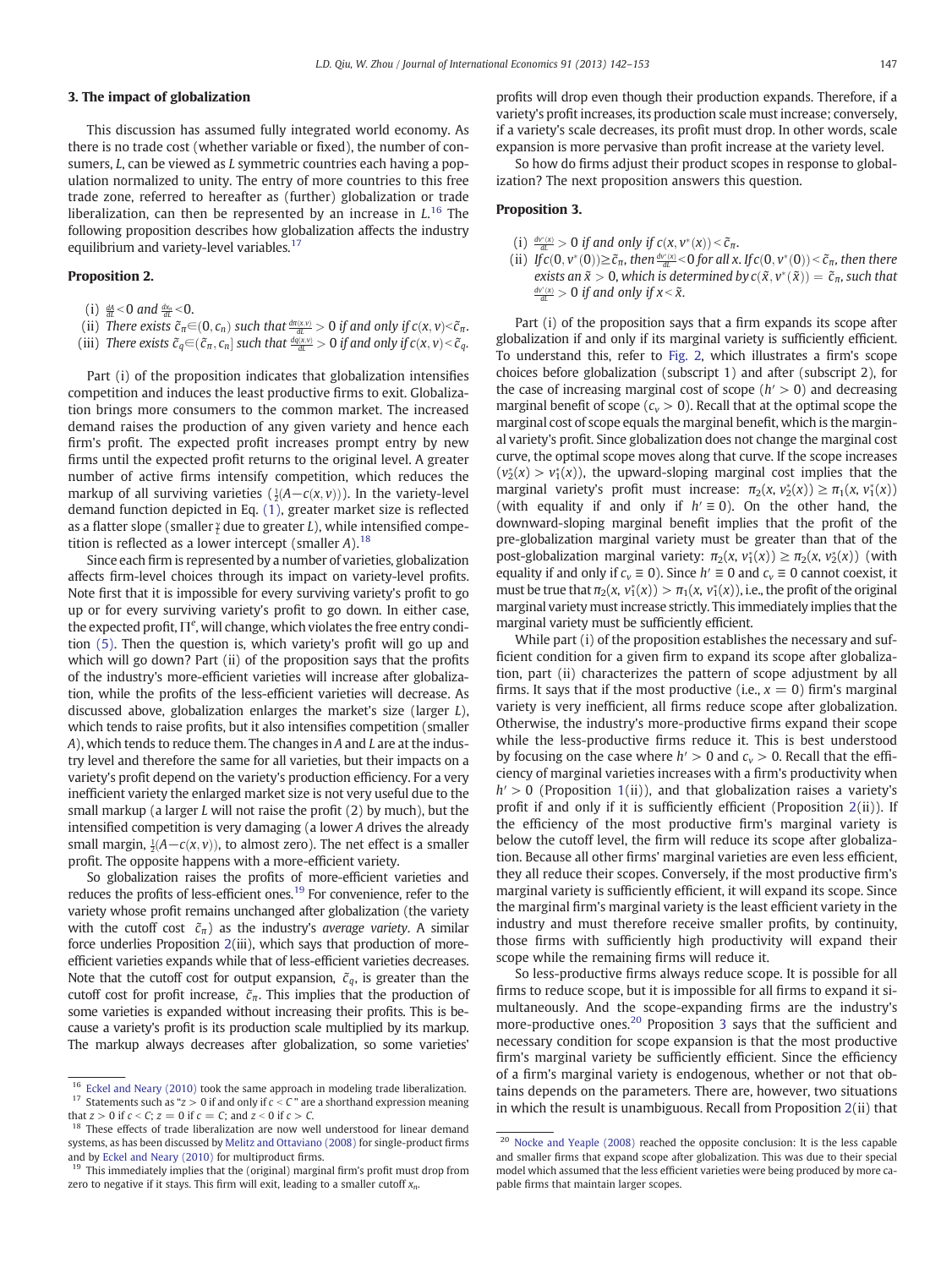<span id="page-6-0"></span>

Fig. 2. Scope expansion after globalization.

the profit of the industry's least efficient variety must drop after globalization, while that of its most efficient variety must rise. If the marginal cost of scope is constant ( $h' \equiv 0$ ), every firm's marginal variety is equally inefficient. In that case, the most productive firm's marginal variety is among the industry's least efficient varieties, so all firms reduce scope after globalization. If, on the other hand, all varieties are produced with equal efficiency within each firm ( $c<sub>v</sub> \equiv 0$ ), then the most productive firm's marginal variety is as efficient as its core variety, which is the most efficient variety in the industry. In that case, the most productive firm (and other firms that are sufficiently productive) will expand its scope after globalization. So an increasing variety-introduction fee  $(h' > 0)$  is necessary for scope expansion, but it is not sufficient. These conclusions are summarized in the following proposition.

#### Proposition 4.

- (i) If  $h' \equiv 0$ , then  $\frac{dV''(X)}{dL} < 0$  for all x;
- (ii) if  $c_v \equiv 0$  and  $h' > 0$ , then  $\frac{dv'(x)}{dt} > 0$  if and only if  $x < \tilde{c}_\pi$ .

So far this discussion has focused on how multiproduct firms respond to globalization by adjusting their product scope. Adjustments in other decision and performance variables can now easily be established. Proposition [2](#page-5-0) has described the pattern at the variety level: In response to globalization, more-efficient varieties' outputs and profits both increase; the scale of moderately efficient varieties increases but profits decrease; less-efficient varieties' scales and profits both decrease; the least efficient varieties are dropped. A similar pattern exists at the firm level: moreproductive firms increase both scale (firm-level output) and profits; moderately productive firms expand scale but make less profit; less-productive firms decrease their scale and earn lower profits; the least productive firms exit. Such sorting has been well established for single-product firms; it continues to hold for multiproduct firms. The extra channel of adjustment by multiproduct firms is their scope. If a firm expands its scope, its profit and output at the firm- and varietylevel all increase, but the converse is not true.

#### 4. Parametrization of productivity and costs

The previous section has demonstrated the possibility of and conditions for scope expansion after globalization. In particular, Proposition 4 shows that  $h' > 0$  is a necessary condition for scope expansion and that  $c_v \equiv 0$  (which requires  $h' > 0$ ) is a sufficient condition. However, this sufficient condition is an extreme case. It would be interesting to understand what happens in the general case in which  $h' > 0$ and  $c_v > 0$ . To this end, turn to the more specific productivity distribution,  $G(x)$ , and the cost functions  $c(x, v)$  and  $h(v)$ . Assume that productivity is Pareto distributed:  $G(x) = \left(\frac{x}{X}\right)^k$  where  $k > 0$ . A desirable

property of this distribution is that the cost of active firms also follows Pareto's with the same shape parameter  $k$  on a truncated support [0,  $x_n$ ]. If  $k = 1$ , the distribution becomes uniform. A greater k tilts the draw of  $x$  toward larger values such that a firm is more likely to have low productivity. Also assume that the unit production cost is  $c(x,v) = x + \lambda v$  with  $\lambda \ge 0$ . Then within-firm heterogeneity is captured by  $c_v = \lambda$ . If  $\lambda = 0$ , all varieties within a firm are produced with equal efficiency. A larger  $\lambda$  indicates a faster decline in production efficiency as varieties move away from the core competence. Finally, assume that the variety-introduction fee is  $h(v) = \rho^2 v^2$  with  $\rho \ge 0$ .<sup>21</sup> Then  $\rho = 0$  corresponds to constant fees, and  $\rho > 0$  corresponds to increasing fees.<sup>22</sup>

With the specific functions  $G(x)$ ,  $c(x,v)$  and  $h(v)$  assumed throughout this section, all the equilibrium variables can be determined explic-itly. Eq. [\(3\)](#page-3-0) becomes  $\frac{1}{4\gamma}(A-x-\lambda v^*)^2 = \rho^2 v^{*2}$ . The optimal scope is then

$$
\nu^*(x) = \frac{A - x}{\lambda + 2\rho\sqrt{\tau}}.
$$

The firm-level profit is  $\Pi(x) = \frac{\lambda + 4\rho \sqrt{x}}{4\rho^2 \sqrt{x}}$  $\frac{\lambda+4\rho\sqrt{\tilde{\gamma}}}{12\frac{\gamma}{L}\left(\lambda+2\rho\sqrt{\frac{\gamma}{L}}\right)^2}$  (*A*-x)<sup>3</sup>. Because

 $h(0) = 0$ ,  $x_n(A,L) = A$ . After calculating the expected profit, the equilibrium A can be derived as

$$
A = \left(\frac{4\phi_{\tilde{L}}^{\gamma}(\lambda + 2\rho_{\tilde{L}}^{\gamma})^2}{\lambda + 4\rho_{\tilde{L}}^{\gamma}}\right)^{\frac{1}{k+3}},
$$

where  $\phi = \frac{f x^k}{2}(k+1)(k+2)(k+3)$  is a technology index that depends on the entry fee  $f$  and the distribution governing the cost draw ( $k$  and  $X$ ). Globalization as represented by an increase in *L* will affect  $v^*(x)$  both directly, and indirectly through its impact on A. Define (for  $\lambda > 0$ )

$$
y \equiv \frac{2\rho}{\lambda} \sqrt{\frac{\gamma}{L}},
$$

which is a composite parameter depending on market size  $(L)$  and the cost distributions ( $\lambda$  for the rate of rise of unit production costs and  $\rho$ for the rate of rise of the variety-introduction fee). As will become clear, a larger y then leads to marginal varieties that are more efficient. The following proposition establishes conditions for scope expansion:

# Proposition 5.

(i) Globalization induces scope expansion if and only if

$$
k > \frac{2+3y}{y(1+2y)}.\tag{6}
$$

- (ii) When (6) is satisfied, the percentage of scope-expanding firms is  $r_{v}\equiv \frac{1}{k+3}\left(k-\frac{2+3y}{y(1+2y)}\right)$ , with  $\frac{\partial r_{v}}{\partial k}>0$  and  $\frac{\partial r_{v}}{\partial y}>0$ .
- (iii)  $\frac{dv'(x)}{dt} > 0$  if and only if  $x < \tilde{x} \equiv \frac{A}{k+3} (k \frac{2+3y}{y(1+2y)})$ , with  $\frac{\partial \tilde{x}}{\partial \lambda} < 0$ ,  $\frac{\partial \tilde{x}}{\partial \lambda} < 0$ , and <u>∂</u>x  $\frac{\partial \tilde{x}}{\partial \rho}>0.$

Part (i) proposes (6) as the necessary and sufficient condition for some firms to expand scope with globalization. The condition is

<sup>&</sup>lt;sup>21</sup> The use of  $\rho^2$  rather than  $\rho$  is merely for notational convenience. The assumption of  $v^2$  rather than v is for computational simplicity. If  $h(v) = \rho v$ , the optimal  $v^*(x)$  solved from Eq. [\(3\)](#page-3-0) contains a square root, which greatly complicates the calculation without yielding any new insight.

<sup>&</sup>lt;sup>22</sup> Here the case of constant marginal cost of scope is represented by  $\rho = 0$ . All the existing models which assume a constant cost for introducing new varieties adopt the functional form  $h(v) = \theta$  for some  $\theta \ge 0$ . If the demand had been derived from a CES preference,  $\theta$  must be positive [\(Bernard et al., 2010, 2011\)](#page-11-0). This is because the quantity demanded is positive no matter how high the price. If  $\theta = 0$ , a firm will keep expanding its scope no matter how inefficient the variety is. By contrast, all existing models with linear demand [\(Eckel and Neary, 2010; Mayer et al., 2011](#page-11-0)) assume  $\theta = 0$ .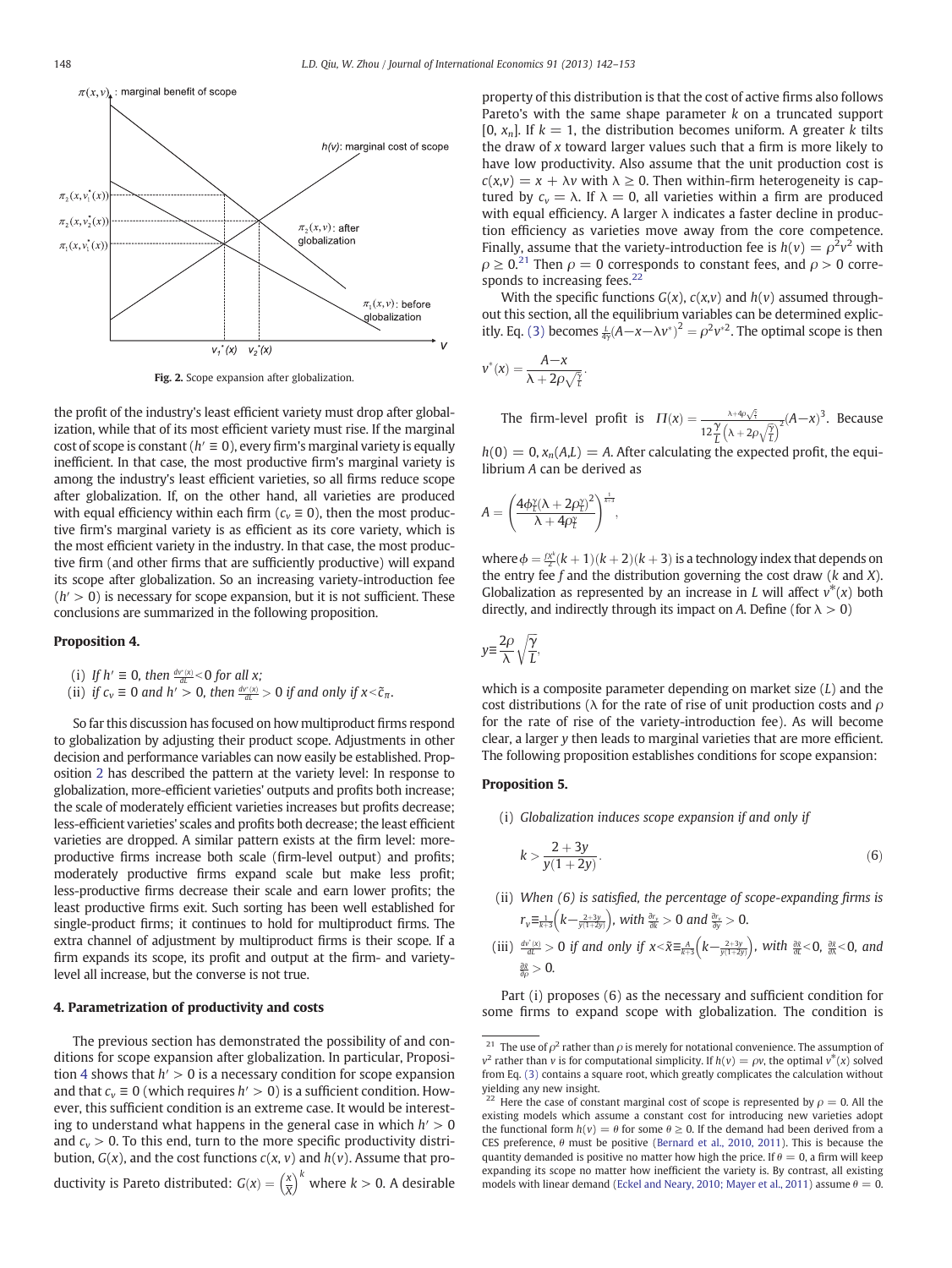more likely to hold for a larger  $k$  or  $y$ , and the intuition is as follows. It has been established that scope expansion is more likely if marginal varieties are more efficient. In the above equilibrium, a marginal variety's cost is  $c(x, v^*(x)) = x + \frac{A-x}{1+y}$ . To understand the role of y, note that  $y$  decreases with the market size  $(L)$  and the rate of withinfirm decline of efficiency  $(\lambda)$ , but increases with the rate of increase of the variety-introduction fee ( $\rho$ ). When the market is smaller (smaller  $L$ , which means a larger  $y$ ), a given variety will generate a smaller profit, leading to smaller scopes. A firm's marginal variety will then be more efficient because it is closer to its core competence. When production efficiency drops more slowly within each firm (a smaller  $\lambda$ , which means a larger y), any given variety's efficiency (including that of the marginal variety) will be higher even though the scope is larger. Finally, when the variety-introduction fee rises more quickly (a larger  $\rho$ , which means a larger y), a variety's profit can cover its introduction fee only when it is closer to the core, so the marginal variety will again be more efficient.

Now consider the role of k. As k increases, more firms will draw lower productivity levels. As a result, the industry's average variety will tend to be less efficient, making it more likely that the efficiency of a firm's marginal variety will exceed that of the industry's average variety.

To summarize, a greater  $\nu$  implies that marginal varieties are more efficient, while a greater  $k$  implies that the average variety is less efficient. Either will make marginal varieties compare more favorably with the average variety, thus making it more likely that (more-productive) firms will expand their scope in response to globalization.

Part (ii) of the proposition gives the percentage of all active firms that expand their scope. The percentage increases when k or y is larger, in the manner just discussed. Thus  $k$  and  $y$  are conducive to scope expansion in two senses: Greater likelihood of scope expansion (part (i)), and a higher percentage of firms expanding their scope (part (ii)).

Part (iii) is more specific, about the scope adjustment of any particular firm. As a general conclusion, it has been established in the previous section that a firm expands scope if and only if it is sufficiently productive. Here part (iii) expresses the cutoff productivity, which enables the identification of which firms will expand their scope and the factors affecting this cutoff level. Consistent with the discussion about condition [\(6\)](#page-6-0) and in the same way, scope expansion is more likely for any given firm (i.e.,  $\tilde{x}$  is larger) if the market is smaller, its unit costs rise more slowly, or the variety-introduction fee rises more steeply.

Condition [\(6\)](#page-6-0) always holds when L is close to 0 (y will be very large), and always fails when  $L$  is sufficiently large (y will be very small). Suppose that the initial free trade area is very small, i.e., L is very small. Each variety's profit will then be small, and a firm will stop expanding at a marginal variety that is still very efficient. In that case, the most productive firms always expand scope in response to globalization. As globalization further broadens, L keeps enlarging, and each firm keeps extending its scope to ever lower efficiency levels. When L is sufficiently large, each variety is so profitable that a firm reaches marginal varieties that are very inefficient (if  $\rho > 0$ ). At that point, further globalization leads to scope contraction by all firms. This dynamic effect of globalization is summarized in the following corollary.

Corollary 2. At the beginning of globalization (L is very small), more-productive firms always expand their scope. With more countries joining the integrated economy, the percentage of scope-expanding firms drops. Eventually, when L exceeds some critical level, all firms reduce their scope in response to further globalization.

The next corollary gives an idea about the maximum fraction of firms expanding their scopes in response to globalization. Notice that  $lim_{y\to\infty} r_v = \frac{k}{k+3}$ .

**Corollary 3.** If x is uniformly distributed  $(k = 1)$ , the percentage of scope-expanding firms never exceeds  $\frac{1}{4}$ .

Researchers are interested in studying multiproduct firms mainly because within-firm rationalization provides another potential channel for globalization to improve production efficiency, in addition to the cross-firm rationalization highlighted by [Melitz \(2003\)](#page-11-0) for singleproduct firms. In this model, cross-firm rationalization generates patterns similar to those found for single-product firms: Output and profits shift from less-productive firms to more-productive ones, resulting in a larger mean and greater variance in the industry's output and profit distributions.<sup>23</sup> A more informative measure of cross-firm rationalization is the industry average cost (weighted by output)<sup>24</sup>:

$$
\overline{c} \equiv \frac{\int_0^{x_n} \int_0^{v^*(x)} c(x, v) q(x, v) dv dG(x)}{\int_0^{x_n} \int_0^{v^*(x)} q(x, v) dv dG(x)}
$$

The [Appendix A](#page-9-0) shows that  $\frac{d\overline{c}}{dt}$ <0. Therefore, globalization improves the overall production efficiency of the whole industry.

:

Within-firm rationalization, however, displays richer patterns depending on whether a firm expands its scope after globalization. On the one hand, each firm's output redistributes between any two surviving varieties in favor of the more-efficient one:  $\frac{q(x,v_1)}{q(x,v_2)}$  increases after globalization if  $v_1 < v_2$ .<sup>25</sup> Such a product-mix effect ([Mayer et al.,](#page-11-0) [2011](#page-11-0)) tends to improve a firm's average efficiency. On the other hand, a firm also adjusts its scope in response to globalization. If a firm reduces its scope, it drops its least efficient varieties, which also tends to improve its average efficiency. If a firm expands its scope, however, it adds new varieties which are less efficient, which reduces its average efficiency. So the product-mix and scope-adjustment effects work in the same direction when a firm shrinks its scope, but in opposite directions when a firm expands its scope.

To determine the effect of globalization on within-firm rationalization, we calculate two variables. The first is the within-firm output concentration represented by a Herfindahl–Hirschman index  $(HHI)^{26}$ :

$$
\eta(x) \equiv \frac{1}{v^*(x)} \int_0^{v^*(x)} \left(\frac{q(x,v)}{Q(x)}\right)^2 dv,
$$

 $23$  The unconditional expected profit will always equal to f due to the free entry condition, but the conditional expected profit (conditional on a firm being active) increases after globalization due to the drop in  $x_n$ : Because it is less likely to draw an x that is below  $x_n$ , a firm's expected profit conditional on  $x \le x_n$  must increase in order for the unconditional expected profit to remain unchanged.

 $24$  The introduction fee is regarded as a capital cost while the production of varieties involves only labor. For this reason, production efficiency is calculated based on production cost excluding the introduction fee. Even if the introduction fee is included, the qualitative result will not change.

 $\frac{25}{q(x,y_1)} = \frac{A-c(x,y_1)}{A-c(x,y_2)} = 1 + \frac{c(x,y_2)-c(x,y_1)}{A-c(x,y_2)}$ . If  $v_1 < v_2$ ,  $c(x,v_2) > c(x,v_1)$  and  $\frac{c(x,y_2)-c(x,y_1)}{A-c(x,y_2)}$  increases after globalization because A drops. Alternatively,  $q(x, v) = \frac{L}{2y}(A - c(x, v))$ , so  $\frac{dq(x,v)}{dv}$  $-\frac{L}{2\gamma}\frac{\partial c(x,v)}{\partial v}=-\lambda\frac{L}{2\gamma}$  measure the within-firm decline of output across varieties. After globalization,  $\vec{L}$  increases, so the decline is faster, meaning that the outputs of more-efficient varieties increase relative to the outputs of less-efficient varieties. <sup>26</sup> In the formula,  $\frac{1}{v^{(x)}}$  is the density of v, which distributes uniformly between 0 and  $\hat{p}^*(x)$ . The density must be included in the calculation for the same reason as in calculating the output variance within a firm:  $\sigma^2(x) \equiv \frac{1}{v(x)} \int_0^{v(x)} \left( q(x, v) - \overline{q}(x) \right)^2 dv$ . A HHI (which focuses on more-efficient varieties) is more informative than the variance (which measures deviation from the average output) because the aim is to capture how a firm shifts its total output toward its more efficient varieties. To see how the two measures may differ, consider the example of  $\lambda = 0$ , in which case  $\eta(x) =$ two measures may differ, consider the example of  $\lambda = 0$ , in which case  $\eta(x) = \frac{1}{\eta'(x)}$ <br>but  $\sigma^2(x) = 0$ . When varieties are produced with equal efficiency within each firm, within-firm output concentration should drop with increasing firm productivity, because more productive firms maintain larger scopes. What matters for within-firm concentration is not how varieties differ (as measured by λ, representing  $\frac{\partial c(x,y)}{\partial y}$  or  $\frac{dq(x,v)}{dv}$ ), but how widely the total output is spread over different varieties. By this reasoning, a HHI indeed reflects such a property:  $\eta(x) = \frac{1}{\gamma(x)^2}$  drops as  $v^*(x)$  rises (i.e., a firm becomes more productive and consequently maintains larger scope). By contrast,  $\sigma^2(x) = 0$  merely shows that all varieties have identical output without saying anything about how the total output is spread among different products, which is the focus of this investigation. Another way to look at the deficiency of variance is the following. It can be shown that globalization raises the mean and variance of a firm's output distribution if and only if the firm is sufficiently productive. While the larger average output of more productive firms seems to indicate more efficient production, a greater variance has ambiguous implications: a greater deviation from the mean may indicate redistribution to either the high or the low end.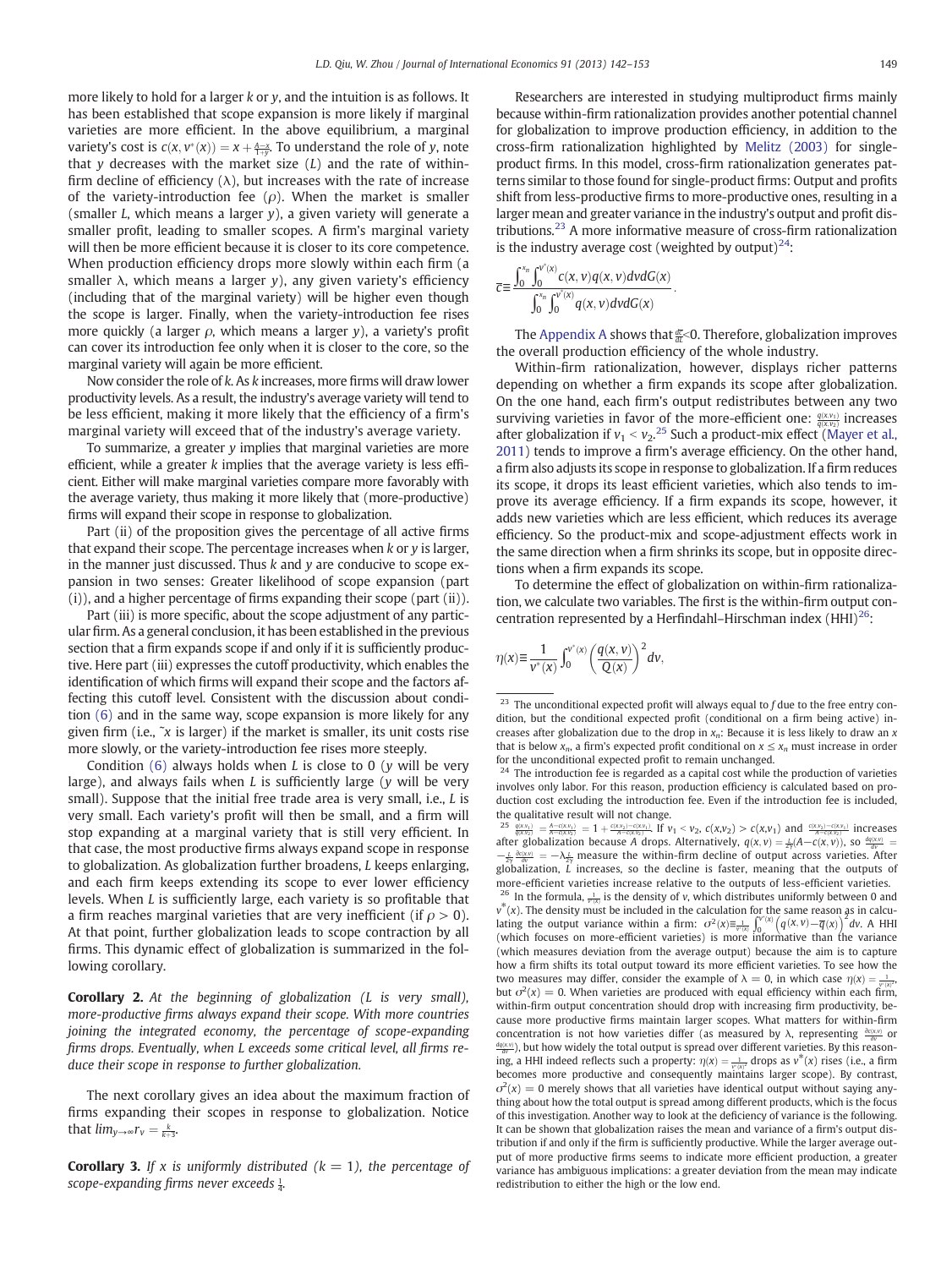<span id="page-8-0"></span>where  $Q(x) \equiv \int_0^{v'(x)} q(x, v) dv$  is firm x's total output. A greater HHI indicates greater concentration of output within a firm. The second variable is the firm-level average cost:

$$
\overline{c}(x) \equiv \frac{\int_0^{v^*(x)} c(x, v) q(x, v) dv}{Q(x)}.
$$

Both the HHI and average cost take into consideration the productmix effect (between existing varieties) and the scope-adjustment effect (which pertains to new varieties). The following proposition shows that it is possible for the scope-adjustment effect to dominate so that a firm's output becomes less concentrated and its average efficiency declines:

#### Proposition 6.

(i) 
$$
\frac{d\eta(x)}{dt} < 0
$$
 if and only if  $\frac{x}{x_n} < r_q \equiv \frac{1}{k+3} \left( k - \frac{(3y+1)(6y^2+9y+4)}{y(12y^2+18y^2+9y+1)} \right)$ .  
\n(ii)  $\frac{d\bar{c}(x)}{dt} > 0$  if and only if  $\frac{x}{x_n} < r_c \equiv \frac{1}{k+3} \left( k - \frac{1+6y+6y^2}{y^2(2+3y)} \right)$ .

Part (i) of the proposition says that a firm's output will be less concentrated if and only if the firm is sufficiently productive, and part (ii) says that a firm's average production cost rises if and only if the firm is sufficiently productive (with a different cutoff level). Globalization may therefore reduce a productive firm's output concentration and efficiency. In fact the changes in the two performance variables are connected, and they are both related to scope expansion. It can easily be shown that  $r_c < r_q < r_v$  (see Fig. 3 for the case where  $k = 1$ ), which implies that scope expansion is necessary (but not sufficient) for output to become less concentrated, and lower concentration in turn is necessary (but not sufficient) for average cost to rise.

As is clear from Fig. 3,  $r_c$  increases with y and so decreases with  $L$ , with  $r_c$  < 0 when L is very large and  $r_c > 0$  when L is very small. Globalization may therefore reduce a productive firm's production efficiency initially, but it will eventually improve the average efficiency of all firms. This result is stated in the following corollary:

Corollary 4. When L is very small, globalization reduces the moreproductive firms' production efficiency. When L is sufficiently large, globalization improves all firms' efficiencies.

Proposition 6 and Corollary 4 explain how globalization can reduce some firms' average efficiency, and they highlight the role of scope expansion in such situations. This finding is in sharp contrast with all existing models, in which scope never expands and as a result, firmlevel efficiency always improves and output always becomes more concentrated within each firm. Existing models may have exaggerated the role of within-firm rationalization in the early stages of globalization.

#### 5. CES demand

So far the analyses have assumed quasi-linear quadratic preferences, which generate linear demand. The major conclusion is that in response to globalization, all firms reduce their scope if the variety-introduction fee (i.e., the marginal cost of scope) is constant, but more-productive firms may expand their scope if the variety-introduction fee increases with the number of varieties. Many previous studies of multiproduct firms (e.g., [Bernard et al., 2011](#page-11-0)) have concluded that firms unanimously reduce scope based on models which assume CES preferences and have no variety-introduction fee. Is scope expansion still possible under CES preferences if the variety-introduction fee is allowed to rise?

[Melitz's \(2003\)](#page-11-0) CES model can be adapted to multiproduct firms to answer this question. The framework is similar to the main model except that there are L identical countries where consumers have CES preferences among all varieties supplied in their country. After paying  $h(v)$  to introduce the vth variety, a firm needs to incur an additional fixed cost  $f_D \geq 0$  per variety to sell to the domestic



**Fig. 3.** The impact of globalization (for the case of  $k = 1$ ).

market, and another additional fixed cost  $f_E$  per variety to export to any foreign market. As [Bernard et al. \(2011\)](#page-11-0) assumed, these fixed costs,  $f_D$  and  $f_E$ , are market specific and are constant for all varieties. There is also a variable exporting cost in the form of an iceberg cost captured by  $\tau > 1$ . As in all CES models, assume that  $\tau^{\sigma - 1} f_E > f_D$ . Further globalization can be represented by a decrease in  $f_E$ , a decrease in  $\tau$ , or an increase in L. As in the main model, the key difference between this setting and standard CES models is the inclusion of the variety-introduction fee. It must be emphasized that  $h(v)$  is specific to a variety, not to any market.<sup>27</sup>

As is well understood from models of CES preferences and heterogenous single-product firms, the presence of trade costs induces a sorting between exporters, which are more productive, and nonexporters which are less productive. Trade liberalization then raises the profits of every exporter and decreases the profits of every non-exporter. Mapping such a dichotomy to multiproduct firms, the different variety-level fixed costs  $(\tau^{\sigma-1} f_E > f_D)$  induce a similar sorting within a firm among its varieties: inefficient varieties are supplied only to the domestic market while more-efficient varieties are both sold domestically and exported. Trade liberalization will then raise the profit of each exported variety and reduce the profit of each variety not exported. As has been established with the main model, a multiproduct firm expands its scope after trade liberalization if and only if its marginal variety's profit increases. The question of how a multiproduct firm adjusts its scope thus boils down to whether or not the firm's marginal variety is exported.

[Fig. 4](#page-9-0) shows the marginal benefits and marginal costs of scope for three representative firms, 1, 2 and 3 in the order of descending productivity, in the case when the variety-introduction fee increases  $(h'(v) > 0)$ . Firm 1's variety-level profit curve (i.e., the marginal benefit of scope),  $\pi(x_1, v)$ , has a kink where it stops exporting. To the left of the kink the varieties are sufficiently efficient to be exported, so the variety-level profit is the sum of the profits from the domestic and foreign markets (net of the fixed costs in the respective markets). To the right of the kink, the varieties are too inefficient to be exported, so the profit comes only from the domestic market (net of the fixed costs  $f_D$ ). Firm 2 has a similar variety-level profit curve,  $\pi(x_2, v)$ , which lies everywhere below that of firm 1. Note that the two firms' kinks correspond to different variety indices due to the difference in their productivity levels, but they have the same height, which is their common (adjusted) fixed export cost  $\tau^{\sigma - 1}$  *f<sub>E</sub>*. Firm 3's productivity is so low that even

By contrast, [Arkolakis and Muendler's \(2010\)](#page-11-0) "incremental entry cost" is productdestination specific. Using the notations of this paper, they essentially allow  $f_D$  and  $f_E$  to vary with v while assuming  $h(v) = 0$ . As is explained later in this section, allowing  $f<sub>D</sub>$ and  $f_E$  to vary with v will not change the results as long as  $h(v) > 0$ .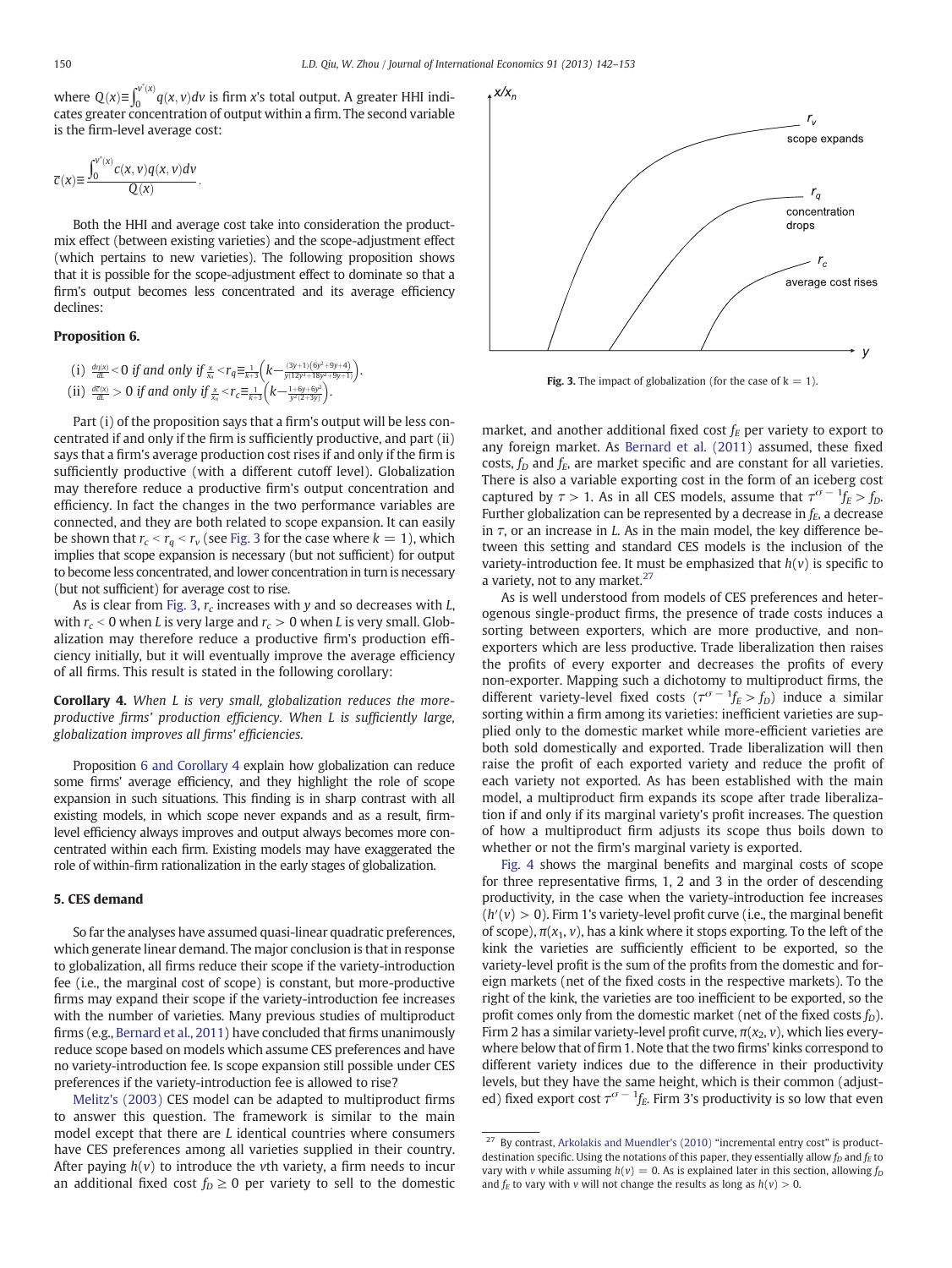<span id="page-9-0"></span>

Fig. 4. The determination of scope for CES preferences.

its core product is not efficient enough to be exported. Its profit curve intercepts the vertical axis at a point below  $\tau^{\sigma-1} f_E$ , and has no kink as v increases. All three firms face the same fee schedule  $h(v)$  for introducing new varieties, but because  $h(v)$  increases with v, it crosses the three profit curves at increasing variety indices. For firm 1, the crossing is to the left of the kink, so its marginal variety is exported. For firm 2, the crossing is to the right of the kink, so its marginal variety is not exported. Finally, for firm 3, the crossing corresponds to a marginal variety that is supplied only to the domestic market.

These three representative cases show that when  $h'(v) > 0$ , more-productive firms (such as  $x_1$ ) export all their varieties including their marginal varieties, moderately productive firms (such as  $x_2$ ) export their more-efficient varieties but sell their less-efficient varieties including their marginal variety only in the home market, while very unproductive firms (such as  $x_3$ ) sell only to the domestic market. Such sorting immediately implies that more-productive firms (such as  $x_1$ ) expand their scope, while less-productive firms (such as  $x_2$ ) and  $x_3$ ) always reduce scope in response to trade liberalization.

The above analysis and Fig. 4 highlight the role of  $h(v)$  in determining the efficiency level of each firm's marginal variety and consequently the pattern of their scope adjustment in response to trade liberalization. All existing models assume  $h(v) = 0$ , which means that a firm's scope is determined from the intersection between its profit curve and the  $f<sub>D</sub>$  line in Fig. 4. A firm's marginal variety, then, will not be exported no matter how productive the firm is. This immediately leads to the conclusion that all firms reduce scope in response to trade liberalization. Such logic drives [Bernard et al.'s](#page-11-0) [\(2011\)](#page-11-0) Proposition [1](#page-3-0) about scope contraction. The result will not change even if  $f_D$  and  $f_E$  are allowed to increase with v as [Arkolakis](#page-11-0) [and Muendler \(2010\)](#page-11-0) have assumed, so long as the standard assumptions of  $\tau^{\sigma - 1} f_E(v) > f_D(v)$  and  $h(v) = 0$  are maintained.

Therefore  $h'(v) > 0$  is necessary for scope expansion, but it is not sufficient. As in the main model, the slope of  $h(v)$  is crucial. Refer again to Fig. 4. If  $h(v)$  is constant and falls between  $\tau^{\sigma\,-\,1\!f_D$  and  $f_E$ , all marginal varieties are still sold only in the domestic market, and all firms reduce their scope. If  $h(v)$  increases with v but at a rate so slow that it intersects the industry's most productive firm's profit curve at a point to the right of the firm's kink, all firms' marginal varieties are still not exported, and all firms reduce their scope as a result. Only when  $h(v)$  increases sufficiently fast, as in the case depicted in Fig. 4, will the more-productive firms expand their scope because their marginal varieties are exported.

To summarize, when demand is derived from CES preferences and in response to trade liberalization,  $h'(v) > 0$  is necessary for scope expansion, a large  $h'(v)$  is sufficient for the more-productive firms to expand scope, and less-productive firms always reduce scope. These conclusions are exactly the same as those derived from the main model where the demand arose from linear-quadratic preferences. The main result is therefore robust to different specifications of consumer preferences.

#### 6. Concluding remarks

This analysis has shown that, contrary to the conclusions of most previous studies, globalization may lead more-productive firms to expand their scope and that when that happens, their efficiency may drop even though overall industry efficiency always rises. The results therefore caution about extending findings about cross-firm rationalization among single-product firms to within-firm rationalization among the different varieties that a multiproduct firm produces. The pattern of scope adjustment depends on a number of factors including the distribution of firm productivity, the degree of within-firm heterogeneity, the properties of the variety-introduction fee, and the stage of globalization. The key finding is that a fast-rising varietyintroduction fee is necessary and sufficient to induce productive firms to expand their scope in response to globalization. This has been ignored in all previous studies, which has led them to make different predictions regarding scope adjustment by multiproduct firms.

These results complement those prior studies by providing a more complete picture of how globalization affects multiproduct firms and their industries. It clarifies forces driving different patterns of scope adjustment. The rich set of predictions arising from all these studies should prove very useful for future empirical investigations.

#### Acknowledgment

This is a substantially revised version of earlier papers entitled "Globalization, acquisitions and endogenous firm structure" and "Scope adjustment, multiproduct firms, and trade liberalization". We thank Jiahua Che, Peter Neary, Jee-Hyeong Park, Alan Spearot, Wing Suen, Shang-Jin Wei, Stephen Yeaple, and seminar participants at the Chinese University of Hong Kong, Fudan University, Hong Kong University of Science and Technology, Peking University, Seoul National University, Shanghai University of Finance and Economics, and the University of Hong Kong for their helpful comments. We also benefited from presentations at the 2008 International Industrial Organization Conference, the 2009 Asia-Pacific Trade Seminars, the 9th Conference of the Society for the Advancement of Economic Theory, the 2009 European Trade Study Group (ETSG) meeting, the 2009 Summer Workshop in Industrial Organization and Management Strategy, the 36th European Association for Research in Industrial Economics (EARIE) conference, the Hitoshibashi Conference in 2009, and the HKU-Tsinghua Conference in 2011. We are especially grateful to the editor and the two anonymous referees for their extremely helpful comments and suggestions.

#### Appendix A

# A.1. Proof of Proposition 1

We first establish the existence and uniqueness of  $v^*(x)$ . For a given x, the optimal  $v^*$  is reached when  $\pi(x, v^*) = h(v^*)$ .  $\pi(x, v)$  is weakly decreasing in v, while  $h(v)$  is weakly increasing in v. If  $\pi(x,0)$  < h(0), the firm will exit; it cannot be an active firm. If  $\pi(x,0)$  $v > h(v)$  for any  $v \ge 0$ ,  $v^*(x) = \infty$  and the firm's profit will be infinite, which again cannot happen because the equilibrium condition (5) requires firm-level profit to be finite. So there is a unique solution of  $v^*(x) \geq 0$  satisfying (3).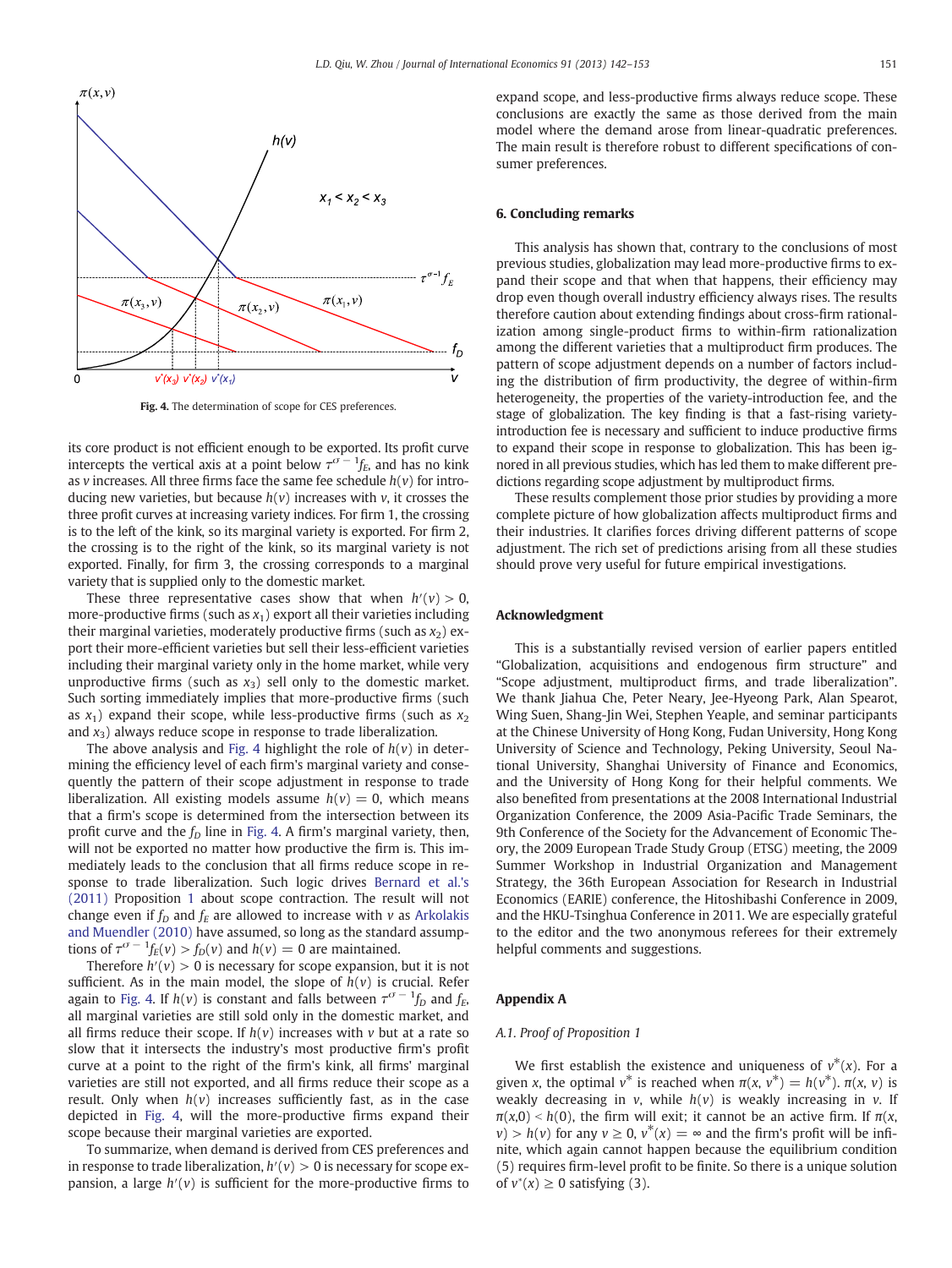(i) The sign of  $\frac{dv^*(x)}{dx}$ : Total differentiation with respect to x of both sides of Eq. [\(3\)](#page-3-0) yields

$$
-\frac{L}{2\gamma}\big(A-c(x,v^*(x))\big)\bigg[c_x+c_v\frac{dv^*(x)}{dx}\bigg]=h'\big(v^*(x)\big)\frac{dv^*(x)}{dx}.\tag{7}
$$

If  $A - c(x, v^*(x)) > 0$ , then (7) implies that  $\frac{dv^*}{d}$  $\frac{\partial u^*(x)}{\partial x} =$  $-\frac{(A-c(x,v^*(x)))c_x}{(A-c(x,v^*(x)))c_v+\frac{2\gamma h}{r}(v^*(x))}$  < 0. If  $A-c(x,v^*(x))=0$ ,  $\forall x$ , then (3) implies that  $h'(\cdot) \equiv 0$  and, consequently  $c_v > 0$ . A total differentiation with respect to x on  $A - c(x, v^*(x)) \equiv 0$  yields  $c_x + c_y \frac{dv^*(x)}{dx} = 0$ . Because  $c_x > 0$  and  $c_y > 0$ , we have  $\frac{dv^*(x)}{dx} < 0$ .

(ii) The marginal variety's unit cost:  $\frac{dc(x,v'(x))}{dx} = c_x + c_v \frac{dv'(x)}{dx}$ . If  $h'(\cdot) > 0$ , then (7) implies  $A - c(x, v^*(x)) \neq 0$  so  $A - c(x, v^*(x)) > 0$ . Then (7) again implies  $c_x + c_y \frac{dv^*(x)}{dx} = -\frac{2\gamma}{L} \frac{h'(v^*(x))\frac{dv^*(x)}{dx}}{A - c(x, v^*(x))} > 0$ . If  $h'(\cdot) \equiv 0$ , then (7) implies that either  $c_x + c_y \frac{dv^*(x)}{dx} = 0$ , or  $A - c(x, v^*(x)) = 0$ , which in turn implies  $\frac{d c(x, v^*(x))}{dx} = 0$ .

# A.2. Proof of Corollary 1

- (i) If  $h'(\cdot) > 0$ , by Proposition [1\(](#page-3-0)ii),  $c(x, v^*(x)) < c(x_n, v^*(x_n)) =$  $c_n$  for all  $x < x_n$ . Since  $c(x,v) \le c(x, v*(x))$ , then  $c(x,v) < c_n$  for  $x < x_n$ , and  $c(x, v) = c_n$  if and only if  $x = x_n$ .
- (ii) If  $h'(\cdot) \equiv 0$  (which requires  $c_v > 0$ ), by Proposition [1](#page-3-0)(ii),  $c(x, v^*(x)) = c(x_n, v^*(x_n)) = c_n$  for all  $x \in [0, x_n]$ . Because  $c_v > 0$ , then  $c(x,v) < c(x, v^*(x)) = c_n$  for  $v < v^*(x)$ .

# A.3. Proof of Proposition 2

(i) Rewrite Eq. [\(5\)](#page-4-0) as  $\Pi^{e}(A(L), L) = f$  to indicate that A is a function of L. Total differentiation with respect to L yields  $\frac{\partial H^e}{\partial A}\frac{dA}{dt}+\frac{\partial H^e}{\partial L}=0$ . We have seen that  $\frac{\partial H^e}{\partial A}>0$ . Now,  $\frac{\partial H^e}{\partial L}=0$  $\Pi(x_n) \frac{\partial x_n(A,L)}{\partial L} + \int_0^{x_n(A,L)} \frac{\partial \Pi(x)}{\partial L} dG(x) = \int_0^{x_n(A,L)} \frac{\partial \Pi(x)}{\partial L} dG(x) > 0$ , as  $\frac{\partial \Pi(x)}{\partial L} =$  $\int_0^{\nu^*(x)} \frac{\partial \pi(x,\nu)}{\partial L} d\nu > 0$ . As a result,  $\frac{dA}{dL} < 0$ .

Look at (4) which determines  $x_n(A,L)$ :  $\frac{L}{4\gamma}(A-x_n(A,L))^2 = h(0)$ . Total differentiation with respect to L yields  $(A-x_n(A, L))$  $[A-x_n(A,L) + 2L\frac{dA}{dt} - 2L\frac{dx_n(A,L)}{dt}] = 0$ . If  $A - x_n(A,L) = 0$ , then  $\frac{dx_n(A,L)}{dt} = \frac{dA}{dt} < 0$ . If  $A - x_n(A,L) \neq 0$ , then  $\frac{dx_n(A,L)}{dt} = \frac{1}{2L}[A - x_n(A,L) +$  $2L_{\frac{dA}{dL}}^{d\Delta}$ . The proof of (ii) below shows that  $A + 2L \frac{dA}{dt} = \tilde{c}_\pi < c_n = x_n(A, L)$ . Therefore again  $\frac{dx_n(A, L)}{dt} < 0$ .

- (ii) Look at the variety-level profit:  $\pi(x, v) = \frac{L}{4y}(A c(x, v))^2$ . Let  $c = c(x,v)$  and write the profit as  $\pi(L, A(L), c) = \frac{L}{4\gamma}(A(L) - c)^2$ . Then  $\frac{d\pi(LA(L),c)}{dt}=\frac{A-c}{4\gamma}(A-c+2L_{dL}^{dA})$ . Because  $c(x,v)$  strictly increases in x for any given v, it is impossible to have  $A - c(x, v) = 0$ ,  $\forall x$ . Given that  $A - c > 0$ , it follows that  $\frac{d\pi(L, A(L), c)}{dt} > 0$  if and only if  $c < \tilde{c}_\pi \equiv A + 2L \frac{dA}{dt}$ . By the definition of  $\tilde{c}_\pi$ ,  $\frac{d\pi(LA(L), c)}{dt} = \frac{A-c}{4\gamma}(\tilde{c}_\pi - c)$ . If  $\tilde{c}_\pi \leq 0$ , then  $\frac{d\pi(LA(L), c)}{dL} = \frac{A-c}{4\gamma}(\tilde{c}_\pi - c) \leq 0$ ,  $\forall x$ , with strict inequality for at least some *v* for any given *x*. Then  $\frac{dH(x)}{dt} = \int_0^{v^*(x)} \frac{dn(LA(L), c(x,v))}{dt} dv < 0$ ,  $\forall x$ . As a result  $\frac{dH^e(LA(L))}{dt} = \prod(x_n) \frac{dx_n(A,L)}{dt} + \int_0^{x_n(A,L)} \frac{dH(x)}{dt} dG(x) =$  $\int_0^{x_n(A,L)} \frac{d\Pi(x)}{dt} dG(x) < 0$ , which cannot happen in equilibrium because Eq. [\(5\)](#page-4-0) requires  $\frac{d\Pi^e(LA(L))}{dL} = 0$ . We therefore conclude that  $\tilde{c}_\pi > 0$ . If  $\tilde{c}_\pi \geq c_n$ , then  $\frac{d\pi(LA(L),c)}{dt} = \frac{A-c}{4\gamma}(\tilde{c}_\pi - c) \geq 0$ ,  $\forall x$ , with strict inequality for at least some v for any given x. Then  $\frac{d\Pi(x)}{dt}$  =  $\int_0^{v^*(x)} \frac{d\pi(LA(L),c(x,v))}{dt}dv > 0$ ,  $\forall x$ . Then  $\frac{d\Pi^e(LA(L))}{dt} = \int_0^{x_n(A,L)} \frac{d\Pi(x)}{dt}dG(x) > 0$ , which again cannot happen in equilibrium due to the free entry condition (5). We therefore conclude that  $\tilde{c}_n < c_n$ .
- (iii) The variety-level output is  $q(x, v) = \frac{L}{2\gamma}(A c(x, v))$ . As in (ii), write this output as  $q(L, A(L), c) = \frac{L}{2\gamma}(A(L) - c)$ . Then  $\frac{dq(L, A(L), c)}{dt}$  $\frac{1}{4\gamma}(A-c+L_{\overline{dl}}^{d\Delta})$ , and therefore  $\frac{dq(LA(L),c)}{dt}>0$  if and only if  $c<\widetilde{c}_q\equiv$  $A+L_{\bar d L}^{dA}$ . Because  $\frac{dA}{dL}{<}0$ , it follows that  $\widetilde c_q=A+L_{\bar d L}^{dA}>A+2L_{\bar d L}^{dA}=\widetilde c_\pi.$

### A.4. Proof of Proposition 3

(i) The equation that determines the optimal scope, (3), is  $\frac{L}{4\gamma}(A-c(x,v^*(x)))^2 = h(v^*(x)).$  Total differentiation with respect to L yields

$$
\frac{A - c(x, v^*(x))}{4\gamma} \left( A - c(x, v^*(x)) + 2L \frac{dA}{dt} - 2c_v L \frac{dv^*(x)}{dt} \right)
$$
\n
$$
= h'(v^*(x)) \frac{dv^*(x)}{dt}.
$$
\n(8)

If  $A - c(x, v^*(x)) \neq 0$  (which means  $A - c(x, v^*(x)) > 0$ ), then rearrange (8) as

$$
\frac{A - c(x, v^*(x))}{4\gamma} \left( A - c(x, v^*(x)) + 2L \frac{dA}{dL} \right)
$$
  
= 
$$
\left( h'(v^*(x)) + \frac{c_v L}{2\gamma} (A - c(x, v^*(x))) \right) \frac{dv^*(x)}{dL}.
$$

Because  $A - c(x, v^*(x)) > 0$  and  $h'(v^*(x)) + \frac{c_v L}{2\gamma}(A - c(x, v^*(x))) > 0$ then  $\frac{dv^*(x)}{dt} > 0$  if and only if  $A - c(x, v^*(x)) + 2L\frac{dA}{dt} > 0$ , or equivalently  $c(x, v^*(x)) < A + 2L_{\frac{dA}{dx}} = \tilde{c}_\pi$ .

If  $A - c(x, v^*(x)) = 0$ ,  $\forall x$  (which by (3) implies  $h'(\cdot) =$  $h(\cdot) \equiv 0$ , which in turn requires  $c_v > 0$ ), then total differentiation with respect to L on  $A - c(x, v^*(x)) = 0$  yields  $\frac{dA}{dt} = c_v \frac{dv^*(x)}{dt}$ . Because  $\frac{dA}{dt}$  < 0 and  $c_v > 0$ , it must be so that  $\frac{dv^*(x)}{dt}$  < 0. Note that in this case,  $c(x, v^*(x)) = A > A + 2L \frac{dA}{dt} = \tilde{c}_\pi$ . The result of  $\frac{dv^*(x)}{dt} < 0$  is therefore consistent with the statement that  $\frac{dv^*(x)}{dt} > 0$  if and only if  $c(x, v^*(x)) < \tilde{c}_\pi$ .

(ii) Suppose that  $c(0, v^*(0)) \geq \tilde{c}_\pi$ . By Proposition [1\(](#page-3-0)ii),  $\frac{dc(x, v^*(x))}{dx} > 0$ (when  $h'(\cdot) > 0$ ) or  $\frac{dc(x, y^*(x))}{dx} = 0$  (when  $h'(\cdot) = 0$ ). In either case,  $c(x, v^*(x)) \ge \tilde{c}_\pi$ ,  $\forall x$ . By Proposition [3\(](#page-5-0)i),  $\frac{dv^*(x)}{dt} < 0$ ,  $\forall x$ . Suppose that  $c(0, v^*(0)) < \tilde{c}_n$ . Because  $\tilde{c}_n < c_n = c(x_n, v^*(x_n))$ , it is impossible that  $c(0, v^*(0)) = c(x_n, v^*(x_n))$ . By Proposition [1\(](#page-3-0)ii), this means that  $h'(\cdot) > 0$ . By Proposition [1](#page-3-0)(ii) again,  $\frac{dc(x,v^*(x))}{dx} > 0$ . But  $c(0, v^*(0)) < \tilde{c}_n < c(x_n, v^*(x_n))$ , so there exists a  $\tilde{x} \in (0, x_n)$ such that  $c(\tilde{x}, v^*(\tilde{x})) = \tilde{c}_\pi$ . Further, because  $\frac{dc(x,v^*(x))}{dx} > 0$ ,  $c(x, v^*(x)) < \tilde{c}_\pi$  if and only if  $x < \tilde{x}$ . Combined with Proposition [3\(](#page-5-0)i), this means that  $\frac{dv^*(x)}{dt} > 0$  if and only if  $x < \tilde{x}$ .

#### A.5. Proof of Proposition 5

In this and the next proof, it is convenient to define  $t \equiv \sqrt{\frac{4\gamma}{L}} > 0$ . Then for any variable z,  $\frac{dz}{dt}$  has the opposite sign of  $\frac{dz}{dt}$ . The optimal scope is  $v^*(x) = \frac{A-x}{\lambda + \rho t}$ . Given the equilibrium  $A(t)$ , calculation shows that  $\frac{dv^*(x)}{dt} > 0$  (i.e.,  $\frac{dv^*(x)}{dt} < 0$ ) if and only if  $A[2k\rho^2t^2 + \rho t\lambda(k-3) - 2\lambda^2]$  –  $\rho t(k + 3)(\lambda + 2\rho t)x > 0$ , or equivalently

$$
\frac{x}{A} < \frac{2k\rho^2 t^2 + \rho t \lambda (k-3) - 2\lambda^2}{\rho t (k+3)(\lambda + 2\rho t)} = \frac{1}{k+3} \left[ k - \frac{2+3y}{y(1+2y)} \right] \equiv r_v.
$$
 (9)

- (i) There is scope expansion (at least for  $x = 0$ ) if and only if the right-hand side of the above inequality is positive.
- (ii) Given that  $r_v > 0$  and that  $x_n = A$ , the scope-expanding firms are those with  $x \in [0, x_n r_v]$ , so  $r_v$  is the percentage of firms that expand their scope. It is straightforward to verify that  $\frac{\partial r_v}{\partial k}$  > 0 and  $\frac{\partial r_v}{\partial y} > 0$ .
- (iii) From (9),  $\frac{dv'(x)}{dt} > 0$  if and only if  $x < \frac{A}{k+3} \left[k \frac{2+3y}{y(1+2y)}\right] \equiv \tilde{x}$ . Note that A is an endogenous variable depending on t,  $\rho$  and  $\lambda$ :<br>  $A = \left(\frac{\phi t^2(\lambda + \rho t)^2}{\lambda + 2\rho t}\right)^{\frac{1}{k+3}}$ . Direct calculation shows that  $\frac{\partial \bar{x}}{\partial t} =$ A is an endogeneous variable depending on *t*, *p* and *A*.<br> $A = \left(\frac{\phi t^2(\lambda + \rho t)^2}{\lambda + 2\rho t}\right)^{1/3}$ . Direct calculation shows that  $\frac{\partial \bar{x}}{\partial t} =$  $\lambda + 2\rho t$ 2A  $\frac{2A}{t(k+3)^2}\frac{(6y^4+12y^3+12y^2+6y+1)k+\left(6y^2+6y+1\right)}{y(y+1)(2y+1)^2}$  > 0. As a result,  $\frac{\partial \tilde{x}}{\partial L}$  < 0. Also,  $\frac{\partial \tilde{x}}{\partial \lambda} = -\frac{A}{(k+3)^2} \frac{(3y+1)[(3y+2)k + (6y^2+15y+8)]}{\rho t(y+1)(2y+1)^2} < 0.$  $\frac{\partial \tilde{x}}{\partial \rho}=\frac{2A}{\rho(k+3)^2}\frac{(2y^4+4y^3+7y^2+5y+1)k+\left(6y^3+19y^2+15y+3\right)}{y(y+1)(2y+1)^2}>0.$